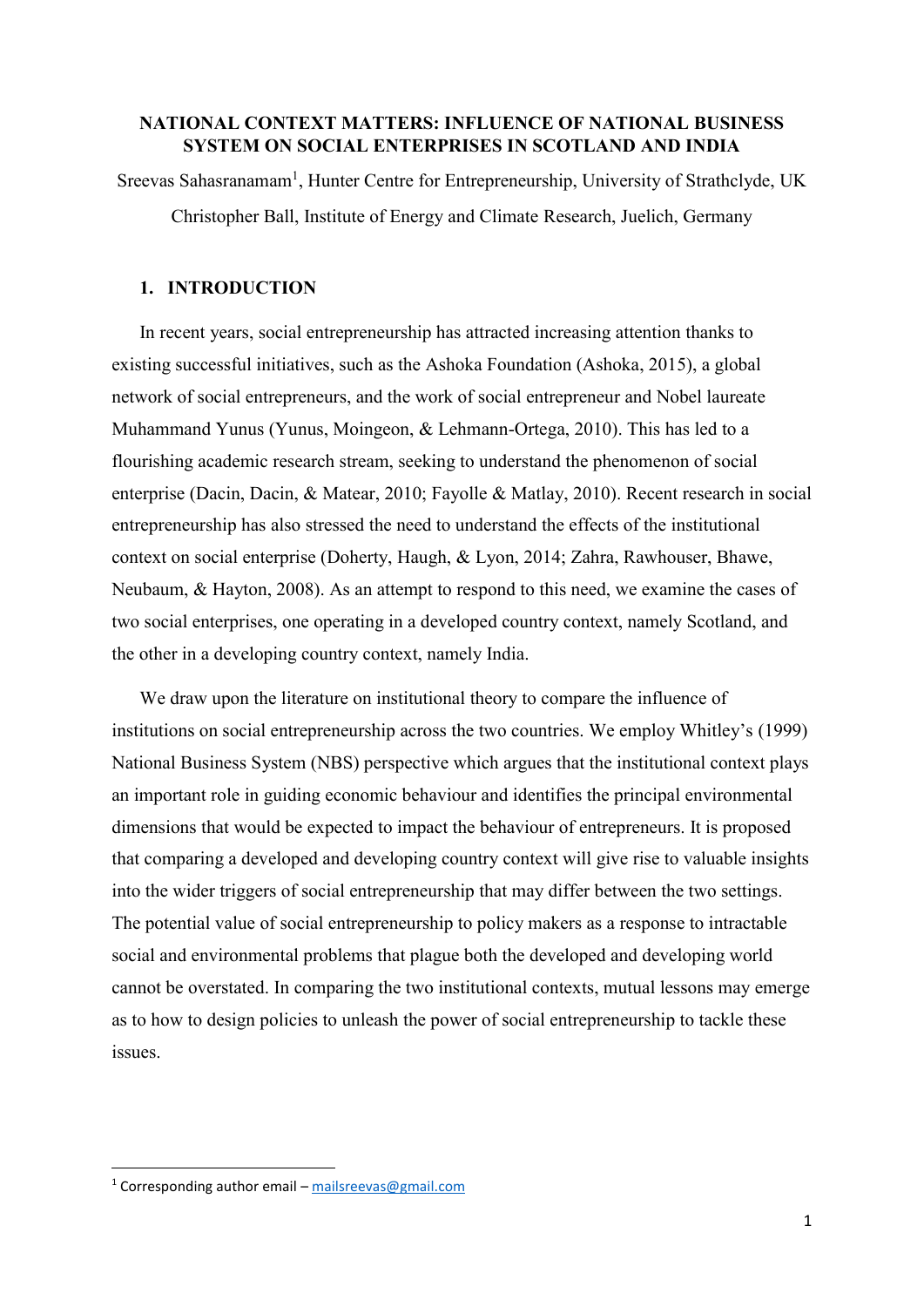#### **2. LITERATURE REVIEW**

Most of the literature on social entrepreneurship has, hitherto, been dominated by definitional and domain issues, with a greater focus on conceptual over empirical research (Short, Moss, & Lumpkin, 2009). Owing to this definitional debate, multiple definitions of social entrepreneurship exist in the extant literature (Dacin, Dacin, & Tracey, 2011). There is a need to go beyond this definitional debate to accept social entrepreneurship as a cluster concept (Choi & Majumdar, 2014). Lepoutre et al. (2013) argued that a social enterprise consists of a combination of three elements namely a social mission, a revenue model and innovativeness. The social mission of the enterprise refers to the aspect that social entrepreneurs develop products and services that cater to those basic human needs which remain unsatisfied by current economic or social institutions (Seelos & Mair, 2005). This social mission aspect distinguishes social entrepreneurship from commercial entrepreneurship. The other two elements namely revenue model and innovativeness are characteristics of regular entrepreneurship as well (Lepoutre et al., 2013; Mair & Martí, 2006). We use this three elements definition of social enterprise for developing our arguments.

The reasons for the emergence of social enterprises vary across countries. Kerlin (2010) explains the causes for emergence of social enterprises in different regions by studying their historical contexts. According to Kerlin (2010), faltering economic performance was the reason behind the emergence of social enterprises in countries in Western Europe, such as Scotland. This economic decline led to greater unemployment and social enterprise formed part of civil society's response to this social problem. However, in South Asia, social enterprises have emerged as a response to governments' inability to tackle high rates of poverty and unemployment.

In this paper, we are comparing the characteristics of early-stage social enterprises in India and Scotland, and are trying to understand how the institutional context influences them. We employ institutional theory to understand these effects. Institutional theory is concerned with the role of social beliefs, values, relations, constraints and expectations and argues that corporations are embedded in a nexus of formal and informal rules (North, 1990) which directly influence the activities in which they engage and their subsequent outcomes. While new institutional economics (North, 1990) offers interesting and useful conceptualisations on how institutions shape economic systems and trajectories of economic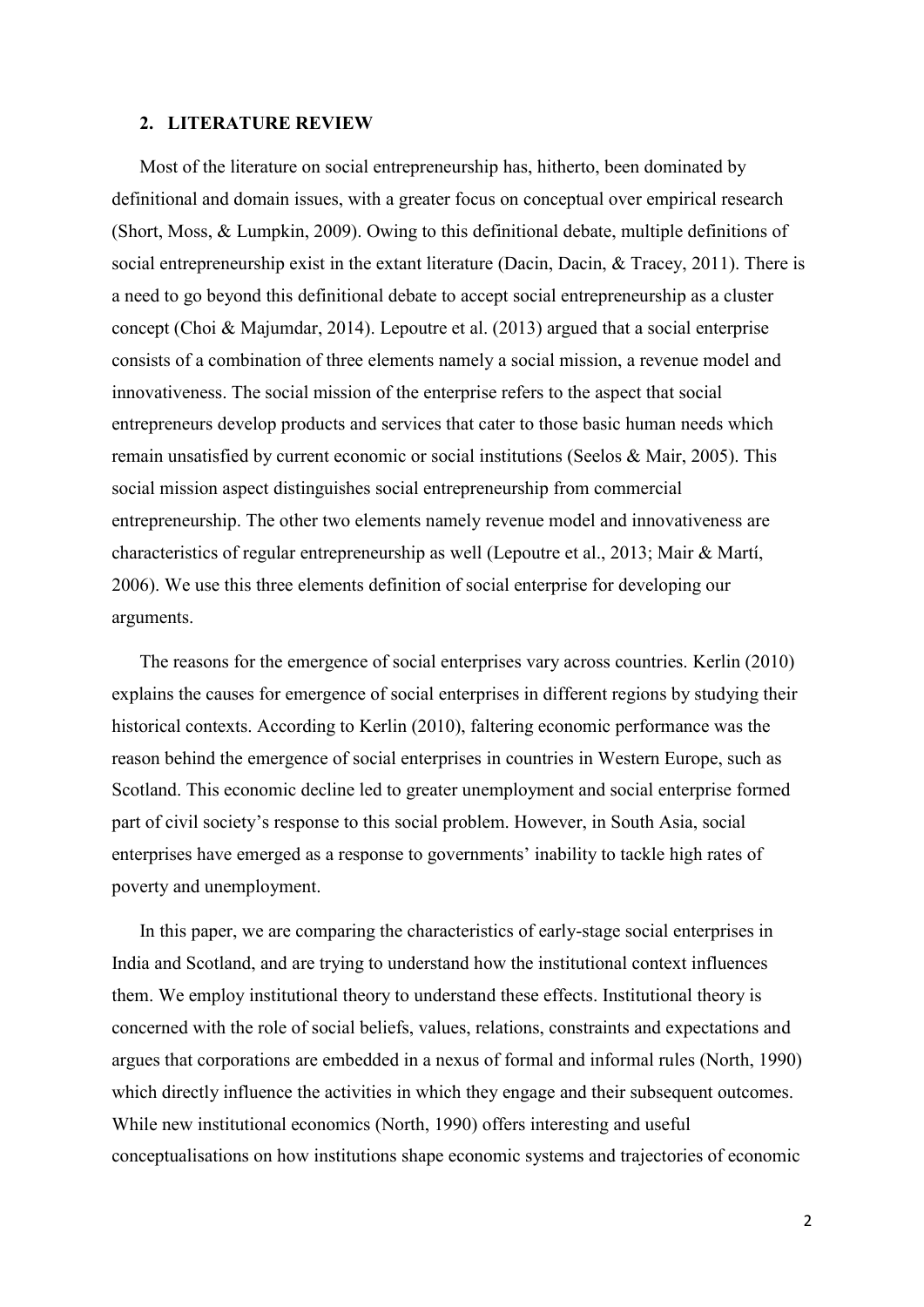development, it is weak in offering analytical tools for empirical analysis. In his book *Divergent Capitalisms: The Social Structuring and Change of Business Systems*, Whitley (1999) makes use of a firm-oriented relational view to qualify national institutional regimes as specific economic systems. This framework offers a useful tool for empirical analysis. Whitley's National Business System (NBS) approach links a country's institutional environment with the organization of its economic activities. The central focus of the NBS approach is to explain cross-country differences in the organization and behaviour of firms (Whitley, 1999). Whitley (1992, p. 13) defined NBS as the ''distinctive configurations of hierarchical market relations which become institutionalized as relatively successful ways of organizing economic activities in different institutional environments". According to Whitley (1999, p. 47), there are four groups of institutional factors that may affect organizations within a country, namely: (1) financial system; (2) educational system; (3) political system and (4) cultural system. In addition to offering useful conceptualizations of institutions, Whitley's NBS approach is also considered appropriate for understanding entrepreneurial endeavours (Bowen & De Clercq, 2008) and, hence, it informs our approach in this paper.

The first dimension of the institutional context that influences entrepreneurship is the financial system. The financial system refers to the process by which capital is made available and priced (Whitley, 1999, p. 49). The second dimension of the institutional context is the educational system which are the institutions that develop individuals' competences and skills (Whitley, 1999). According to Whitley (1999), an important dimension of a country's educational system is the extent to which practical learning is encouraged through collaboration between firms and educational institutions. The third dimension of a country's institutional context expected to influence the allocation of entrepreneurial activity is the role of the state or government (Whitley, 1999). Finally, the cultural system underpins the reliability of the parties engaged in economic transactions, significantly influencing the type of economic behaviour that takes place within a country (Whitley, 1999).

The NBS perspective was initially used for studying developed countries in Europe (Lane & Bachmann, 1996; Lane, 1992; Van Iterson & Olie, 1992; Whitley, 1992) and East Asia (Whitley, 1991, 1994). These countries had relatively stable institutional contexts for market coordination. Later, the NBS perspective got extended to studying developing countries in Africa (Pedersen & McCormick, 1999) and south-east Asia (Yeung, 2000). Following the wider acknowledgement of the framework, the NBS perspective began to be used in the study of diverse aspects like pluralism in public sciences (Whitley, 2003), managing competences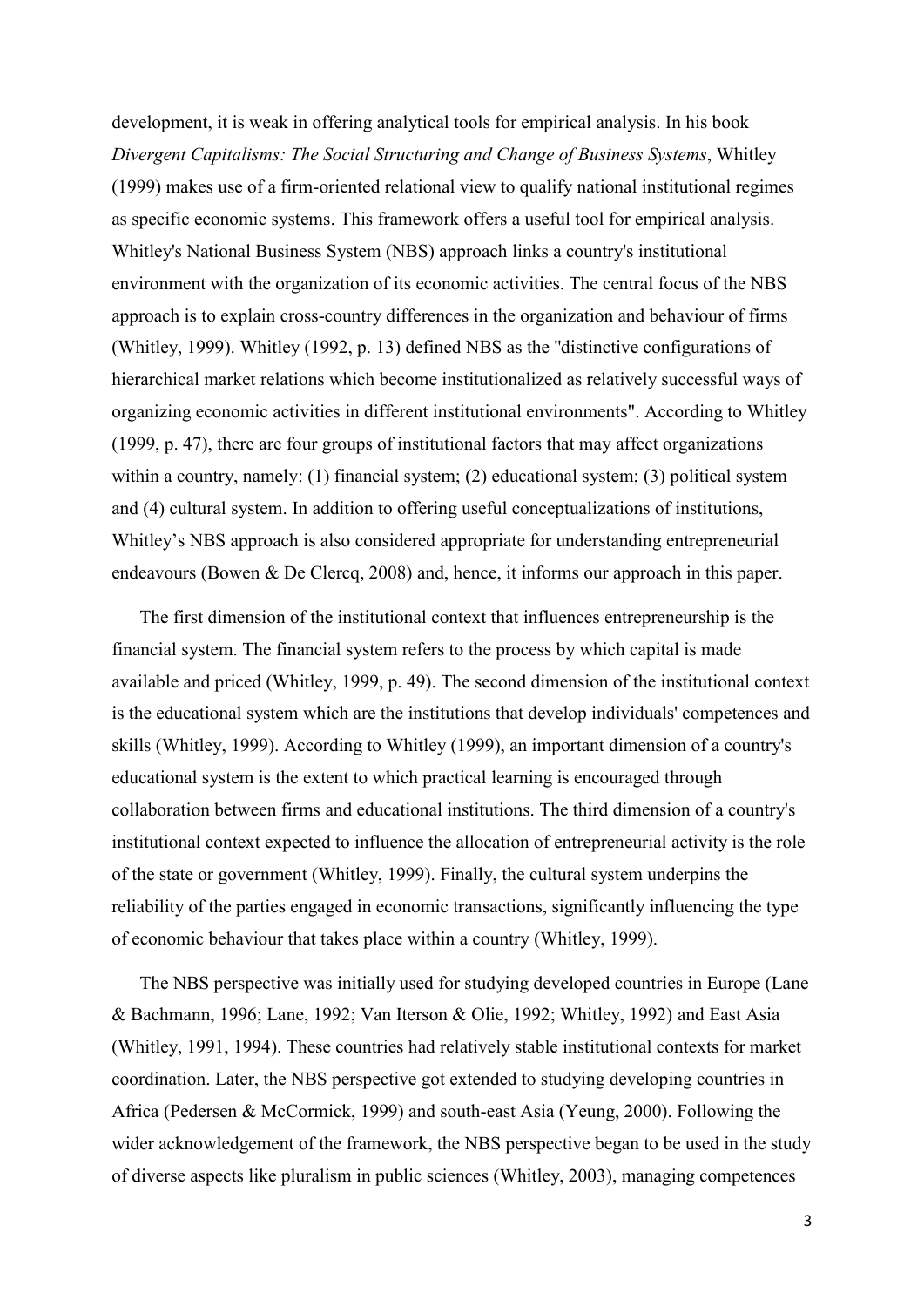in technology firms (Casper & Whitley, 2004), and corporate social responsibility (Ioannou & Serafeim, 2012; Matten & Moon, 2008).

## 3. **NATIONAL BUSINESS SYSTEMS IN INDIA AND SCOTLAND**

The UK has a liberal market economy that is strongly rooted in the principles of neoliberalism (Hall & Soskice, 2001) and this strongly influences the features of its business system, as described by Whitley (1999). This liberal market thread is evident from the "adversarial arms-length" relationship between the government and management of businesses, which is characteristic of the UK business system (Whitley, 1999). This liberal market stance also translates into low levels of employer-employee interdependence, with more flexible relationships far more normal in the UK compared to other economies, such as the Japanese economy, for instance, which is at the other end of the spectrum in terms of employer-employee interdependence (Whitley, 1999). External to the firm, market relationships are competitive, with little cooperation among competitors, thus, networks are limited. The more collaborative relationships that exist in continental Europe are not strong in the United Kingdom (Witt & Redding, 2013). India's shift towards a capitalist system has been more recent. In the early 1990s, India started to liberalize its economy and transitioning to a liberal market economy. However, despite being a former British colony, India still lacks various important features of a liberal market economy like the UK, and its business system is considered more akin to other emerging economies like Bangladesh (Witt et al., 2015).

The financial system in the UK is among the most advanced in the world, the financial institutions are the most important source of lending and there are different specialist types of lending available. In India, the banks are similarly the main source of external capital, the key difference being that the relationship between banks and organizations lasts for a longer period in India (Witt & Redding, 2013). A key aspect of the cultural system in the social capital that exists between the residents of the country. Witt & Redding (2013) as both interpersonal trust, in other words, trust between people, and institutionalized trust – a system that ensures actors in an economic system behave in an honest manner, define social capital. Whilst the UK has a robust legal system, governing formal relations among economic actors, this contrasts with low levels of interpersonal trust, as indicated by the individualistic nature of British society (Hofstede, 1983). Indeed, the United Kingdom's score for individualism is among the highest in the world, with criticisms of an increasingly consumerist society (Hofstede, 2016a). Arguably, low levels of social capital may give rise to a need for social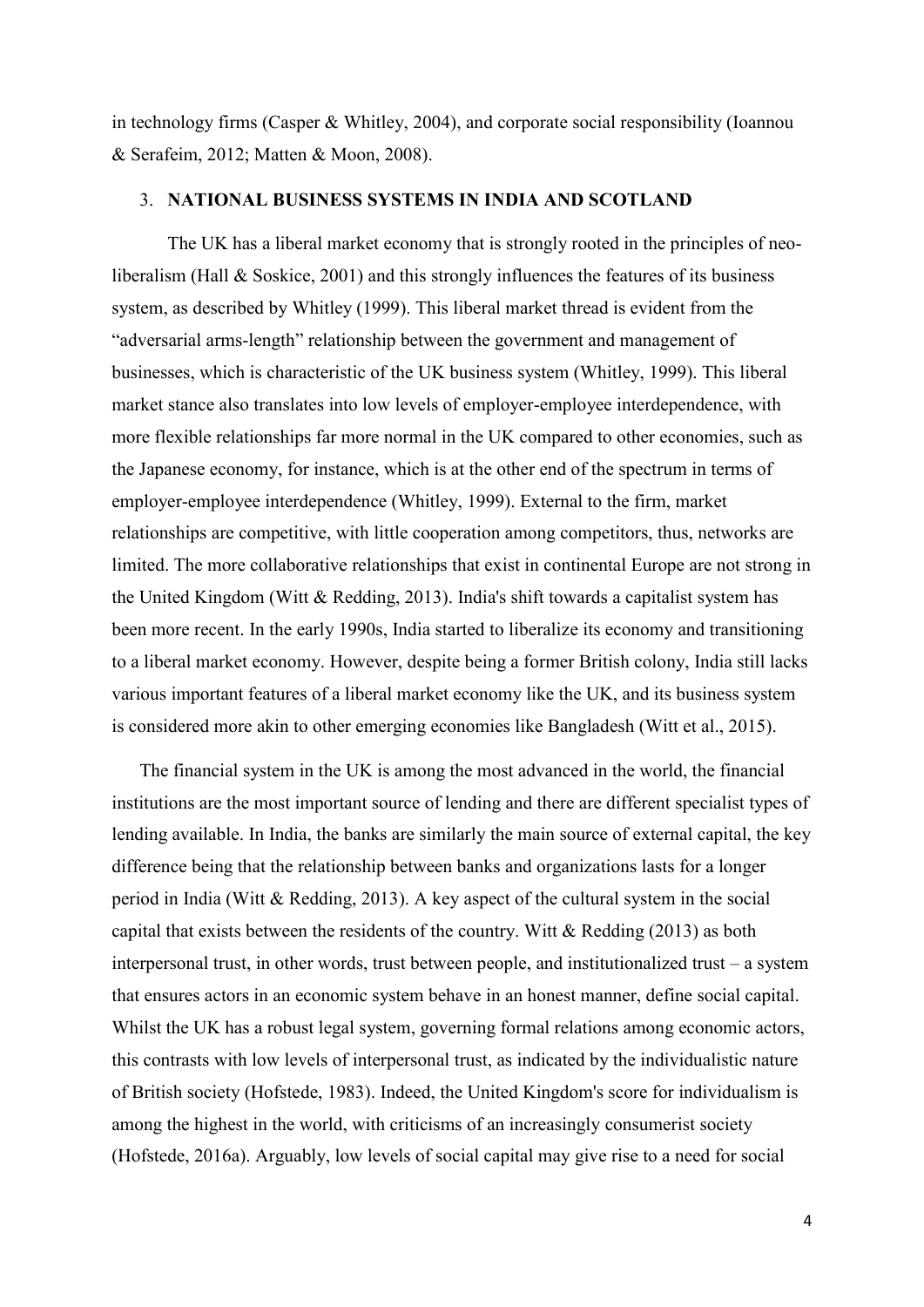enterprise in Britain to rebuild trust and reciprocity, especially within disadvantaged communities. The cultural system in India is classified as high on power distance and masculinity, which indicates an appreciation of hierarchy in society and greater drive towards material success respectively. Furthermore, India exhibits both collectivistic and individualistic traits along with a medium-low preference towards avoiding uncertainty (Hofstede, 2016b). Owing to more collectivistic ideals, it would be easier for social enterprises in India to build trust with their target communities. There is also a high level of interpersonal trust in the Indian business system that distinguishes it from the UK system.

The features of the business system in the UK are relatively stable and enduring, whereas India's business system exhibits a more evolutionary and dynamic nature. Most pertinent to our study, the influence that the institutional context in India has had on entrepreneurship, has changed over the years. Since the liberalization policy in 1991, market-based forces have encouraged entrepreneurship. According to World Bank data, the number of new businesses in India has nearly tripled during the period of 2004-2014 (World Bank Group, 2015). Following the clear majority that Bharatiya Janata Party (BJP) won in the 2014 parliamentary elections, campaigning on the plank of industrial growth and entrepreneurship (Sahasranamam  $\&$  Sud, 2016), greater support for entrepreneurship is being offered within the political system. With regard to social entrepreneurship, the Companies Act 2013, which mandates that corporations spend at least 2 percent of their net profit on well-being of society (The Gazette of India, 2014), has offered greater impetus for corporates to take a proactive role in the social sector (Agrawal & Sahasranamam, 2016). Anecdotal evidence suggests that this has improved the availability of finance for the social enterprise sector (Manzar, 2015). Therefore, there are greater possibilities of accessing funding from corporations in India, compared with the UK.

The educational system in the UK has been supportive of social entrepreneurship. Social entrepreneurship courses have become widespread, with MSc degrees available at institutions such as the University of Stirling, Glasgow Caledonian University, Said Business School, Imperial College, University of Cambridge to name only a few. Most pertinent to our study, in the educational system of Scotland, there are active programmes promoting the entry or reentry of unemployed people into the labour market (Newman, 2011) and this is of particular relevance to social enterprises engaged in welfare-to-work type programmes. In contrast, there are few institutions offering social entrepreneurship specific courses in India, a few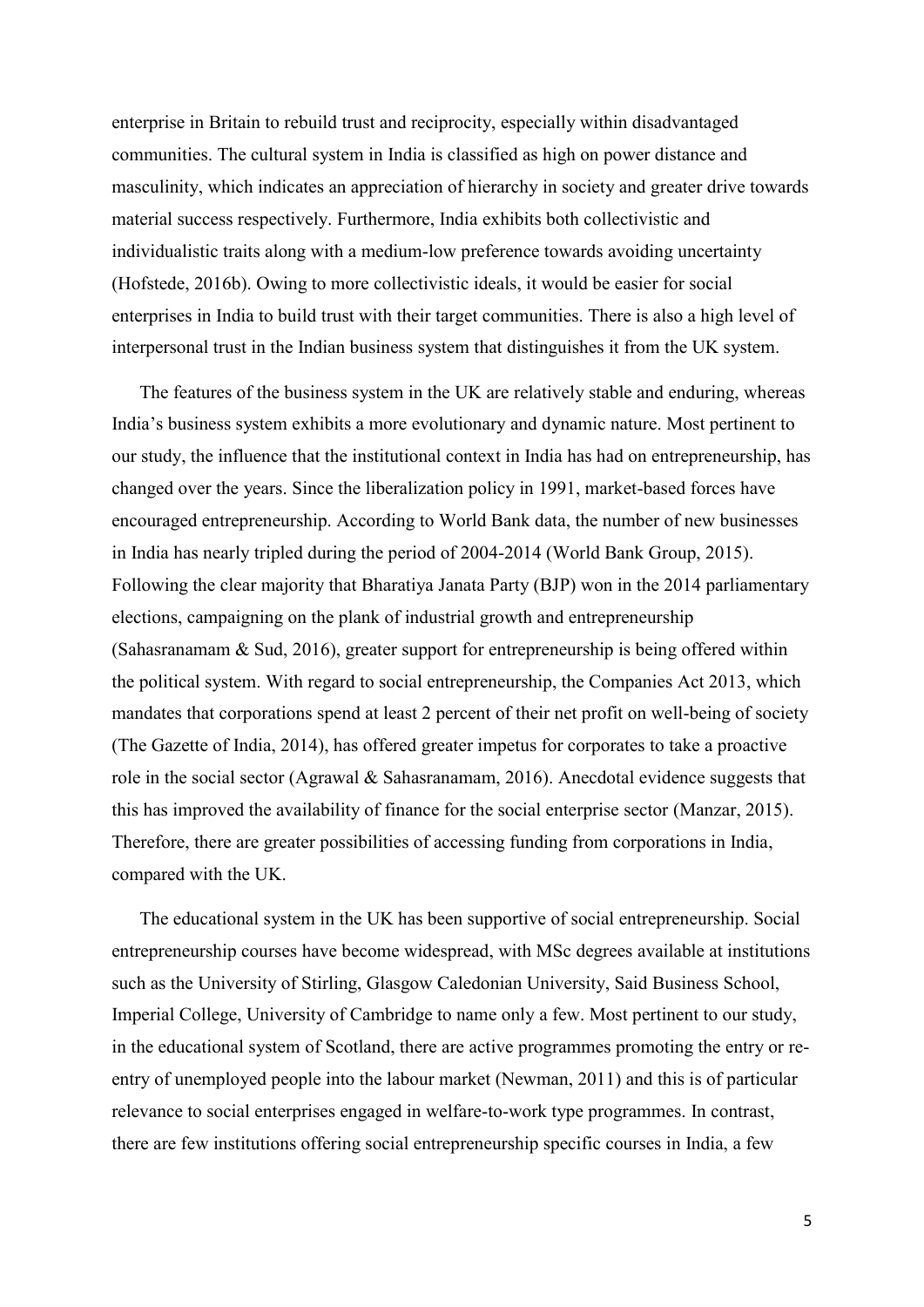exceptions being the Tata Institute of Social Sciences (TISS) and Institute of Rural Management Anand (IRMA).

This study aims to shed light on how these institutional differences between the UK and India actually influence social entrepreneurship across the two countries.

## **4. METHODOLOGY**

Social entrepreneurship is an emerging field of research, which, so far, has seen few empirical studies. Furthermore, the understanding of how institutional contexts in developing and developed economies influence social enterprises is limited (Doherty et al., 2014; Short et al., 2009). Hence, in order to understand this context, we rely on two qualitative cases from India and Scotland. Building on the previous empirical studies on social entrepreneurship (Hockerts, 2010; Lyon & Fernandez, 2012; Mair & Marti, 2009), we use a comparative multiple case study approach, as this method closely links empirical observations with existing theories. Moreover, this approach is useful to reduce researcher biases and to increase the chances of building empirically valid theories (Eisenhardt, 1989; Suddaby, 2006). This approach also permits the systematic analysis of causal links by considering different factors (Yin, 1981). A further advantage of the multiple case study approach is that it reveals differences and similarities among the cases and locates the findings in a wider picture (Eisenhardt & Graebner, 2007).

# *4.1.Case selection and data collection*

In order to develop the understanding of how institutions in India and Scotland influence social enterprises, we have selected the cases of Ecoad from India, and Recycle Fife from Scotland. The choice of these two cases was based on the following criteria. Firstly, both social enterprises are operating in the same sector, namely waste, so we can conduct an effective comparison of the regulatory framework. Second, we chose early stage social enterprises, since they are expected to be affected the most by external environment. Third, both these social enterprises have gained significant media attention and have managed to attract investors' interest. This is indicative of some level of early success and, hence, could offer learning for aspiring social entrepreneurs on how to manage these institutional factors.

For developing the case, we rely on both primary and secondary sources. We interviewed the founding team members of both the social enterprises to understand their motivations for starting the enterprise and the influence the institutional context had on them. We also relied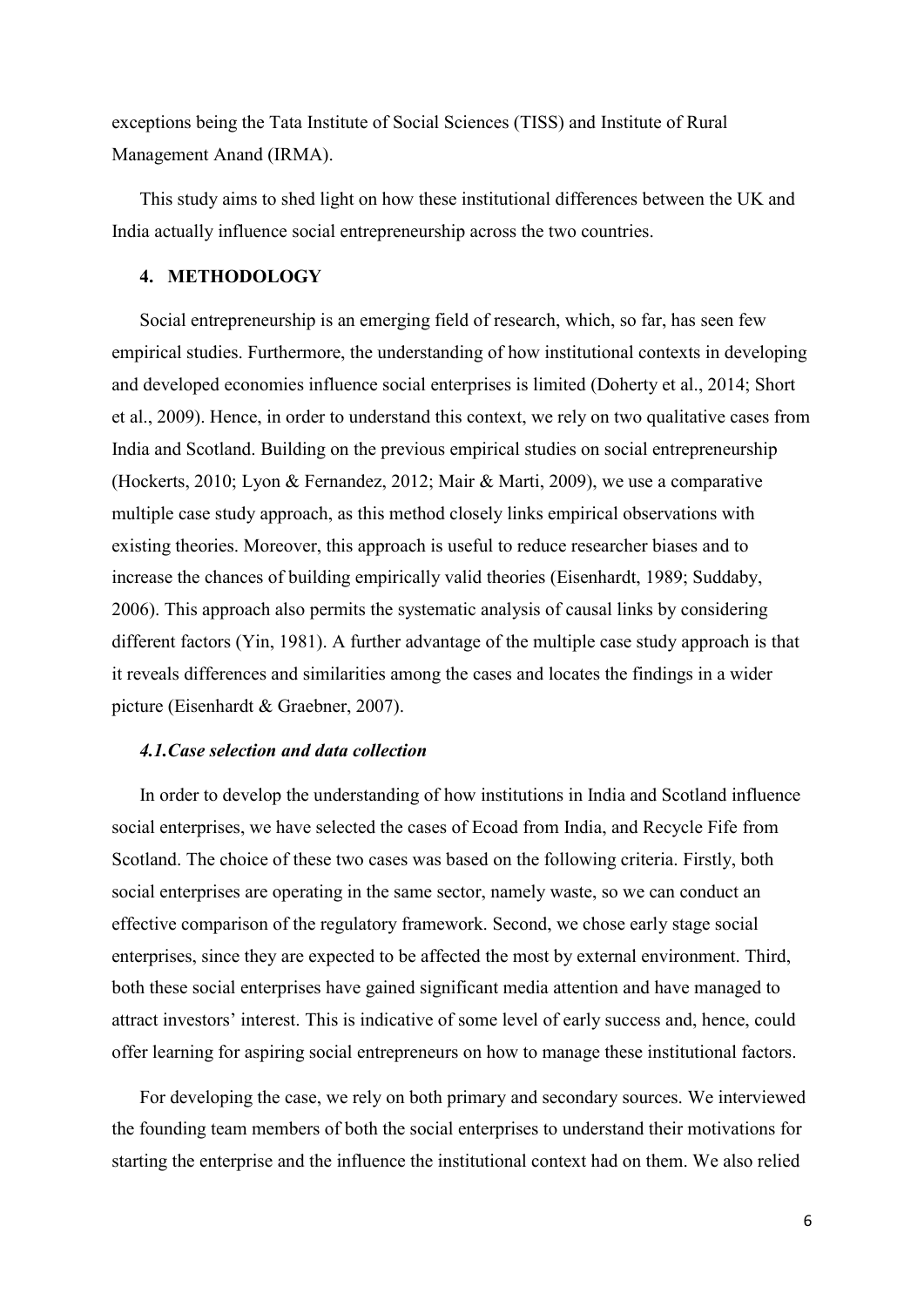on publicly available secondary data sources such as websites, management interviews, and newspaper publications. A brief summary of the two case studies is provided in the Table 1.

#### *4.2.Data analysis*

A thematic analysis approach was used to analyse the data (Silverman, 2000), based on identifying features of the institutional context relevant to the two organisations, as suggested by the literature on social enterprise and institutional theory. We transcribed and coded the interviews and analysed the local and central government policies along with the institutional discourse on social entrepreneurship in India and Scotland. Following this process, it was possible to compare and contrast the two cases using these themes. The within-case and cross-case comparison is presented in Table 2.

|                   | Ecoad                             | <b>Recycle Fife</b>              |  |  |
|-------------------|-----------------------------------|----------------------------------|--|--|
| Area of operation | Pune, India                       | Lochgelly, Fife, Scotland        |  |  |
| Founding year     | 2011                              | 2003                             |  |  |
| Social mission    | Reducing the use of plastic bags, | Recycling of waste and           |  |  |
|                   | reduction in rural poverty, and   | employment of disadvantaged      |  |  |
|                   | empowerment of women              | people                           |  |  |
| Revenue model     | Advertisements of local           | Commercial income from waste     |  |  |
|                   | businesses                        | management contracts and income  |  |  |
|                   |                                   | from New Deal welfare-to-work    |  |  |
|                   |                                   | programmes                       |  |  |
| Innovation        | New business model based on       | Using commercial income<br>from  |  |  |
|                   | advertising to<br>using<br>cover  | waste management contracts<br>to |  |  |
|                   | production costs and to provide   | create local green jobs          |  |  |
|                   | margins                           |                                  |  |  |

## **5. WITHIN CASE AND CROSS CASE ANALYSIS**

In this section, we first provide a brief background on the two social enterprises we are studying along with their business models. Then, we illustrate how the institutional context in India and Scotland have influenced these social enterprises. We summarize the within case and cross case analysis in Table 2.

## *5.1. Background of Ecoad*

Ecoad, a for-profit social enterprise, was started by entrepreneurs Rohit Nayak, Sudhir Deshpande and Satyaprakash Arora in 2011. They were inspired to take action by the amount of litter caused by plastic bags: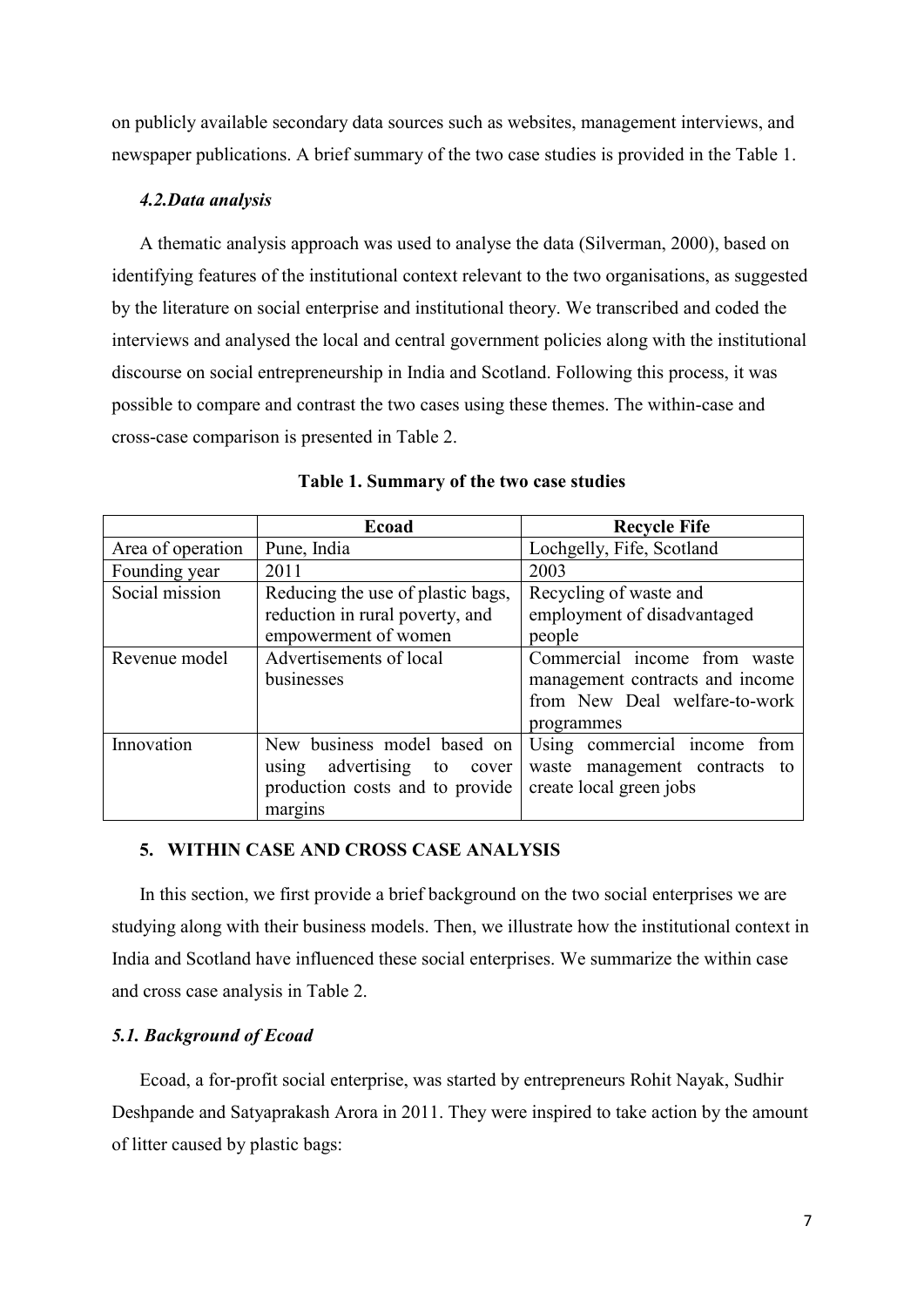*"We were particularly motivated by the fact that plastic is harmful to us. In the final year of engineering, we decided to work on this cause. It is a very good for-profit social enterprise model that we thought out, that is how we started this.*"

Plastic bags are a major environmental hazard as they are non-biodegradable and contribute to global warming. Their durability, strength, low cost, resistance to water and chemicals and easier manufacturing make plastic bags very attractive. However, the nonbiodegradable nature of the bags makes it harmful for humans and animals. Furthermore, during monsoons, rain dissolves the toxins present in the discarded bags and these permeate the soil and pollute groundwater. Plastic bags also find their way into waste streams in India leading to the blockage of municipal waste management systems. The plastic recycling industry in India is also plagued with many problems. The recycling units are characterized by outdated technologies, unskilled labour, and poor health and safety conditions for workers.

The state of women in India, particularly that of rural women, has been at the centre of increased global attention. Being a patriarchal society, right from the time of birth, a male child is given additional care in comparison to a female child in rural India. The fact that the female infant mortality rate is 48 per 1000 live births in rural areas compared to 29 per 1000 live births in urban areas reflects this state of affairs<sup>2</sup>. The poverty levels are also acute in rural households, with almost a third of them living below the national poverty line, estimated at half a dollar per day<sup>3</sup>. Women in some parts of rural India are not allowed to go out of their house to seek employment. The region in which Ecoad operates is one of those areas where this culture towards women exists (Sahasranamam & Ball, 2016).

Ecoad employs four permanent employees. In addition, over 200 rural women, organized in the form of Self-help groups (SHGs), work as contractual employees developing the paper bags. Currently the main clients of newspaper bags produced by Ecoad are the pharmacies in Pune, Western India. Ecoad has pharmacies, grocery stores and retail stores as its clients and sells over 50000 newspaper bags per month. They have varying weight carrying capacities in the range of  $2 \text{ kg} - 3.5 \text{ kg}$ . For the different varieties of bags, different amounts of newspaper sheets are used.

1

<sup>&</sup>lt;sup>2</sup> [http://www.censusindia.gov.in/vital\\_statistics/SRS\\_Report\\_2012/11\\_Chap\\_4\\_2012.pdf](http://www.censusindia.gov.in/vital_statistics/SRS_Report_2012/11_Chap_4_2012.pdf)

<sup>3</sup> <http://www.ruralpovertyportal.org/country/statistics/tags/india>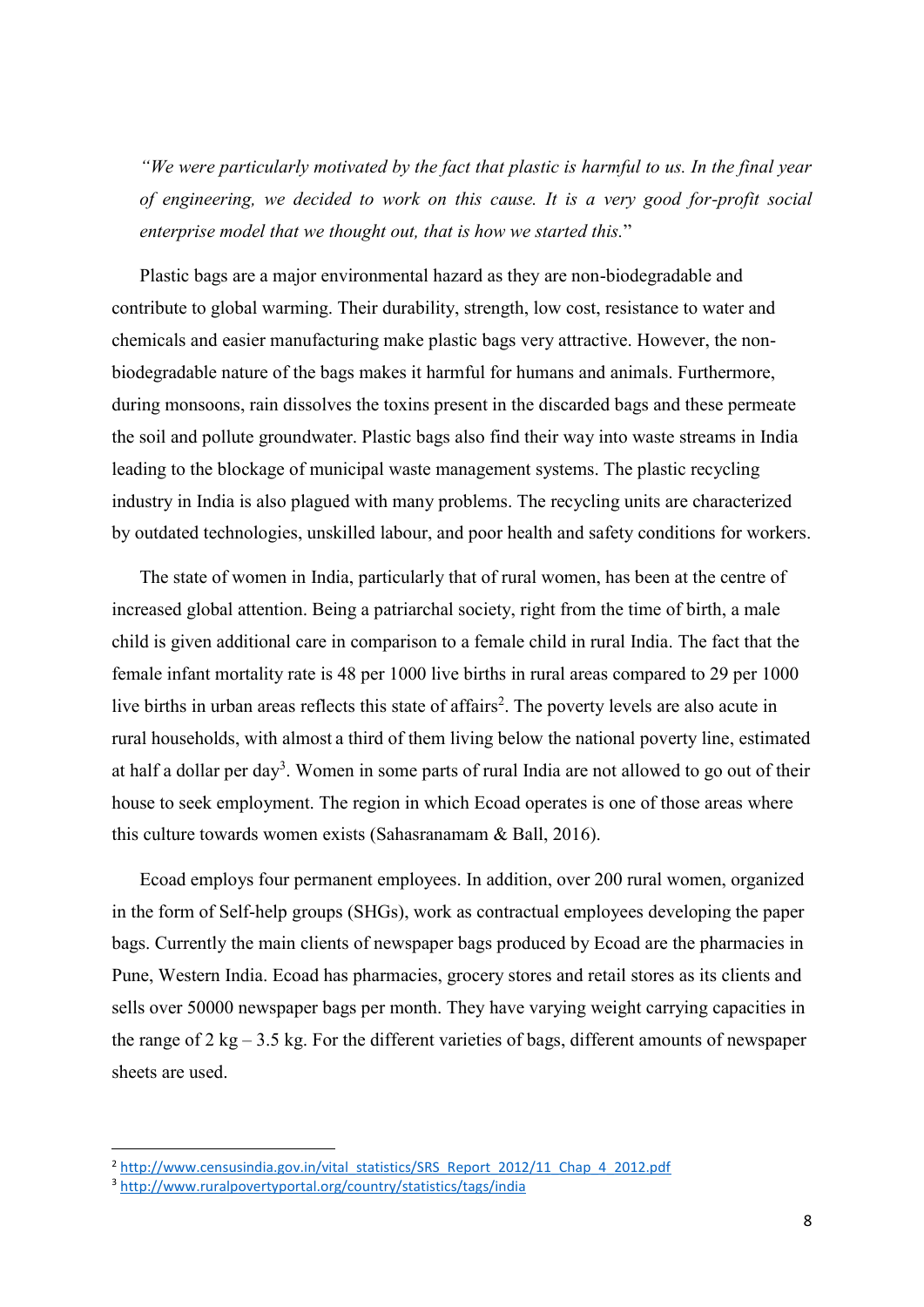When Ecoad started, there was little interest among the pharmacies to change from plastic bags to newspaper bags. After frequent visits to the pharmacies, the Ecoad team was able to convince a pharmacy to make a purchase, generating the first order. The rotary association in Pune was supportive in accepting the SHGs as suppliers. The key role that Ecoad plays is to act as the intermediary for the SHGs, which ensures a steady stream of revenue for the rural women. Ecoad also offers training to the rural women on how to design and make the newspaper bags as per the specifications.

The cost of making a newspaper bag is more expensive than making plastic bags. Retail store owners and pharmacists show greater reluctance towards newspaper bags, as they do not want to pass on the cost burden to the consumers. Ecoad adopts an innovative business model to work around this. The business model of Ecoad offers newspaper bags at lower rate to its clients, covering up for the remaining costs through selling advertising space on the bags to local businesses. For those shops which can afford to buy bags at the retail rate and not add the burden onto the end customer, Ecoad sells the bags at retail rate itself (See website for retail rates - [http://www.ecoad.in/shop/?add-to-cart=1424\)](http://www.ecoad.in/shop/?add-to-cart=1424). The team offers different advertising plans with prices depending upon the desired visibility. They concentrate on local businesses because they feel buying local is better for the micro economy of the area and eventually benefits the society, the environment and the country.

# *5.2. Background of Recycle fife*

Established in 2003, *Recycle Fife* is an excellent example of a social enterprise achieving economic, environmental and social outcomes in Scotland. Local residents Frankie Hodge and Jackie Dunsmuir were originally part of an action group, set up in opposition to proposals to build a local landfill site. They decided to set up a recycling social enterprise, *Recycle Fife*, which would recycle local waste and, thus, act as an alternative to the landfill site. In addition to the environmental outcomes through recycling, *Recycle Fife's* primary social mission is the employment of disadvantaged individuals, including long-term unemployed and those with disabilities. The local community in which *Recycle Fife* operates has been severely affected by the decline of the mining industry and the village of Lochgelly, in which *Recycle Fife* is based, was classified as being in the top 5 percent of most deprived areas in Scotland in 2012 (Scottish Government, 2012). Arguably, the emergence of social enterprises like *Recycle Fife* owes a lot to their institutional context and this section will discuss, firstly, the social innovation delivered by *Recycle Fife* and, secondly, the institutional context with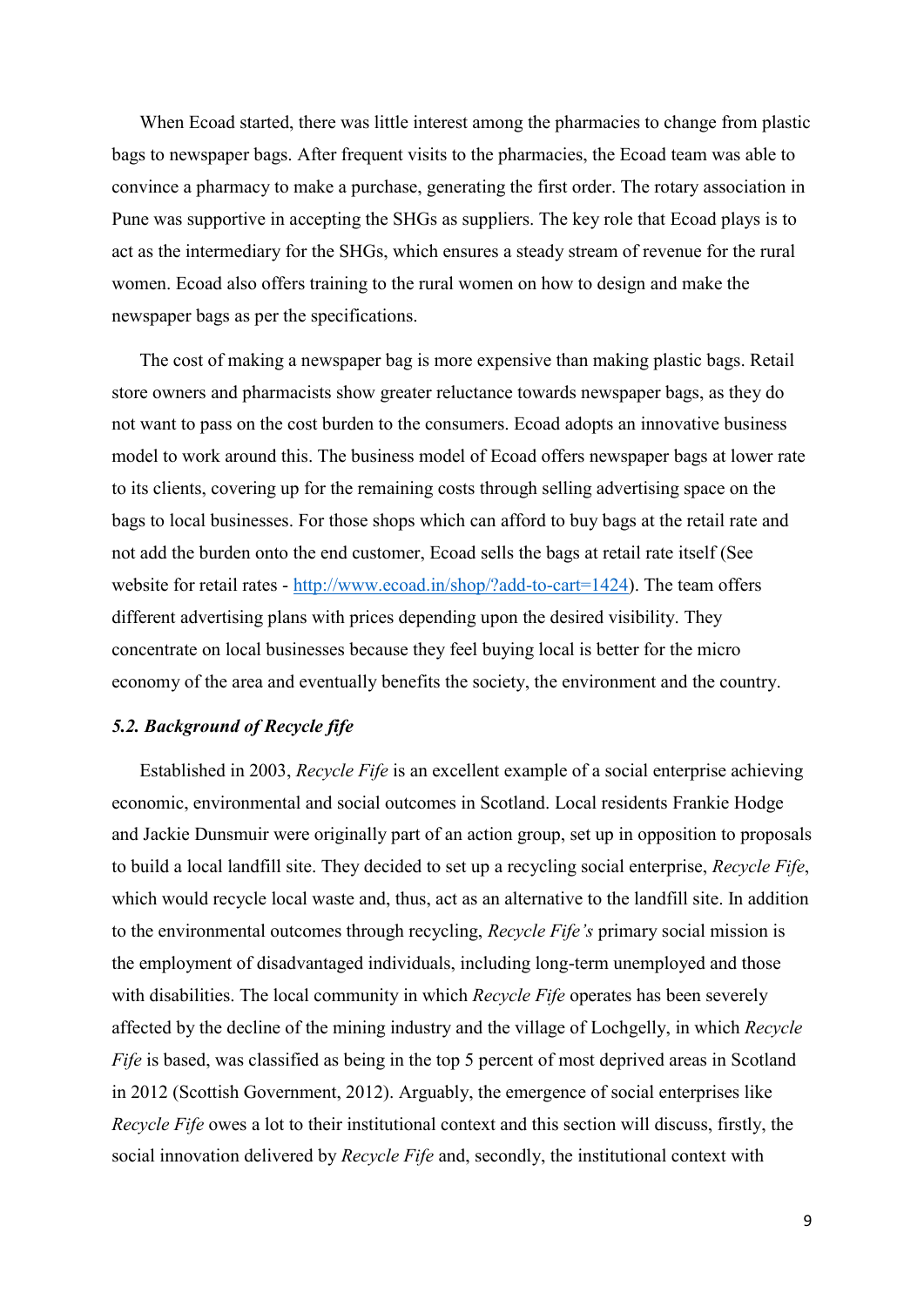which it interacts. Information for this chapter was gathered during two interviews with Frankie Hodge, the co-founder of *Recycle Fife*, one conducted in summer 2011, and the other in summer 2012.

Following the financial crisis of 2008, the public sector in Scotland has been in a state of fiscal crisis and has faced dramatic budget cuts. In such times of volatility, public sector organisations have been forced to find innovative ways to continue service provision whilst reducing costs (Evans, 2011). Arguably, contracting services out to social enterprise organisations offers a means of reducing the cost of service provision and is a preferable option to privatisation, in view of the social value that such organisations generate (Danson et al., 2011). Moreover, given their organic and entrepreneurial nature, they may make innovations to the way the service is delivered that more bureaucratic and risk-averse public sector bodies would not (Ball, 2012). Recycle Fife's provision of bespoke waste management services to clients is testament to this ability to innovate as a smaller, more agile waste management provider:

"*Sometimes we go for the contracts that the big companies are not interested in. We try to give a bespoke service to customers. Every customer is treated as an individual. We go to the site. What works best for one customer is not good for another. Whereas some of the bigger companies say: We want to give you these bins to do this and that's it….."*

Proximity to customers and a more personalised service enables *Recycle Fife* to offer enhanced waste management solutions adapted to client needs. In contrast, larger organisations would provide more standardised solutions that are less optimal, as this is consistent with their business model centred on high volumes.

*Recycle Fife* delivers social innovation through its business model which is distinctly different both to those of traditional charities and purely commercial firms. In contrast to charities, there has been a shift on the part of *Recycle Fife* away from relying on public funding to generating their own income:

*"I feel a true social enterprise is the goal. You have to support yourself, you're a business"* 

*"Our product is recycling, waste management and training. We make money from it. It's great having all these things that help the community etc.., but what are you selling?"*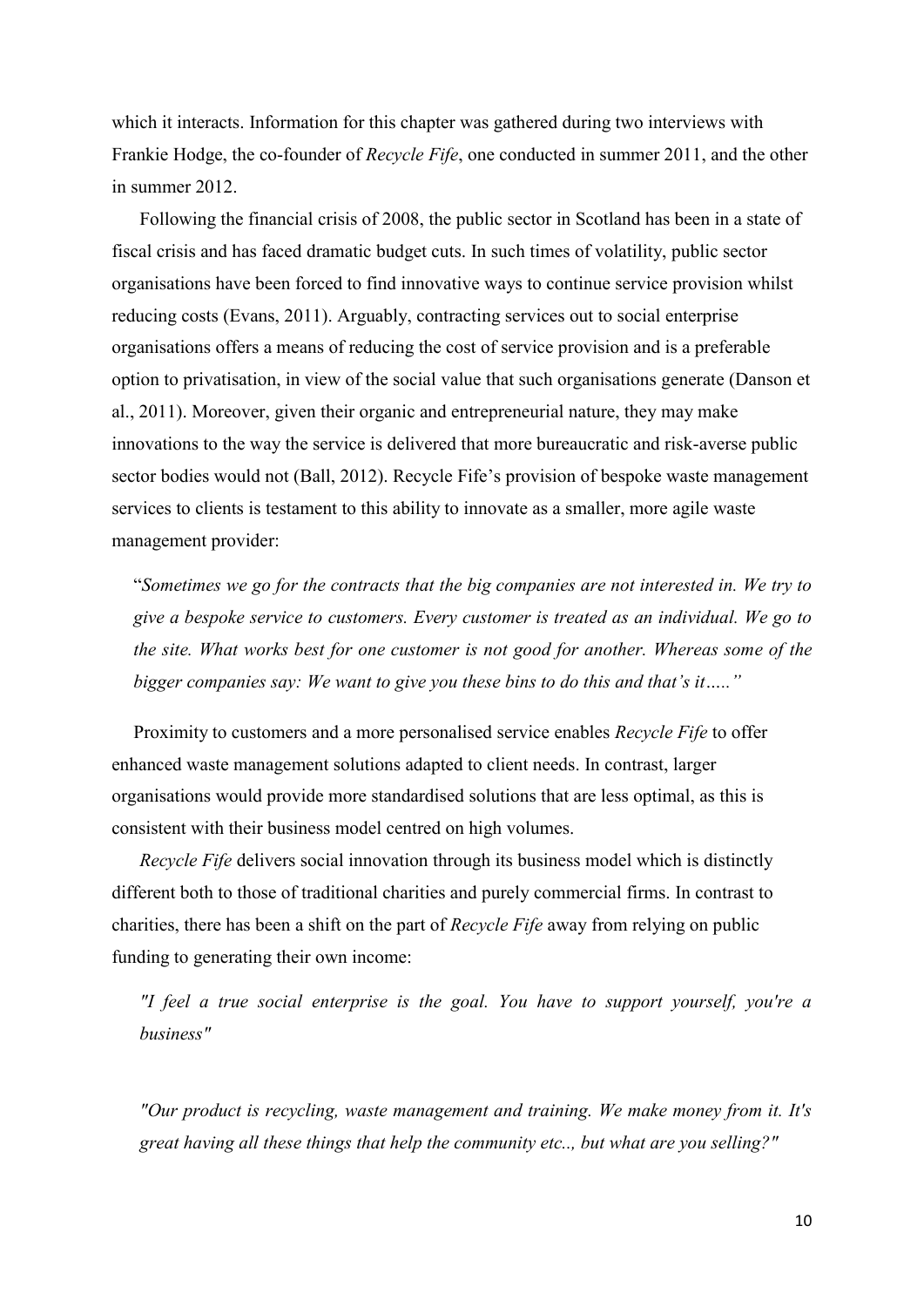These comments emphasise the importance of having a viable business model for social enterprises to survive and to be sufficiently economically sustainable to deliver the social outcomes for the community in which they operate and the desired environmental outcomes. Social value is supported by the commercial operations. *Recycle Fife* has developed private commercial income from providing recycling services to businesses and through leasing skips for waste collection. This accompanies its more traditional income from public sector residential waste collection. In terms of *Recycle Fife's* social value, this is largely represented by the employment created for disadvantaged groups. For example, in the case of Recycle Fife, revenue generated would be used to create an additional job, as opposed to being distributed to shareholders, demonstrating the principle of reinvestment in the social mission. Indeed, since its establishment in 2003, *Recycle Fife* has created one hundred and eighty seven jobs (Recycle Fife, 2015). Recycle Fife's social impact has been quantified further, with statistics demonstrating that for every £1 invested in Recycle Fife, £5.25 of social and environmental value is generated (Communities Scotland, 2006). Those employed may often be people who would not be given an opportunity by a conventional employer and require additional support in integrating back into employment:

"*Because we deal with people furthest from the job market, we try to give them an extra chance*"

Given the social mission of the enterprise, namely the reinsertion of disadvantaged people back into employment, the culture and, for instance, the disciplinary procedures, are more lenient to take into account the challenges such individuals face in engaging in the employment market. Social innovation arises, partly, out of the fact that social enterprises take into account wider community benefits when making decisions; they may, for example, employ individuals who require more assistance and support than other workers. Whilst this may not be a commercially sound decision, it achieves social sustainability. It is in integrating these wider socio-economic outcomes into decision making, that *Recycle Fife*  produces social innovation. However, despite the fact that social innovation may conflict with economic outcomes, this social enterprise nevertheless pursues a robust business model.

## *5.3. Effect of institutional context on the social enterprises in India and Scotland*

#### *5.3.1. Educational system*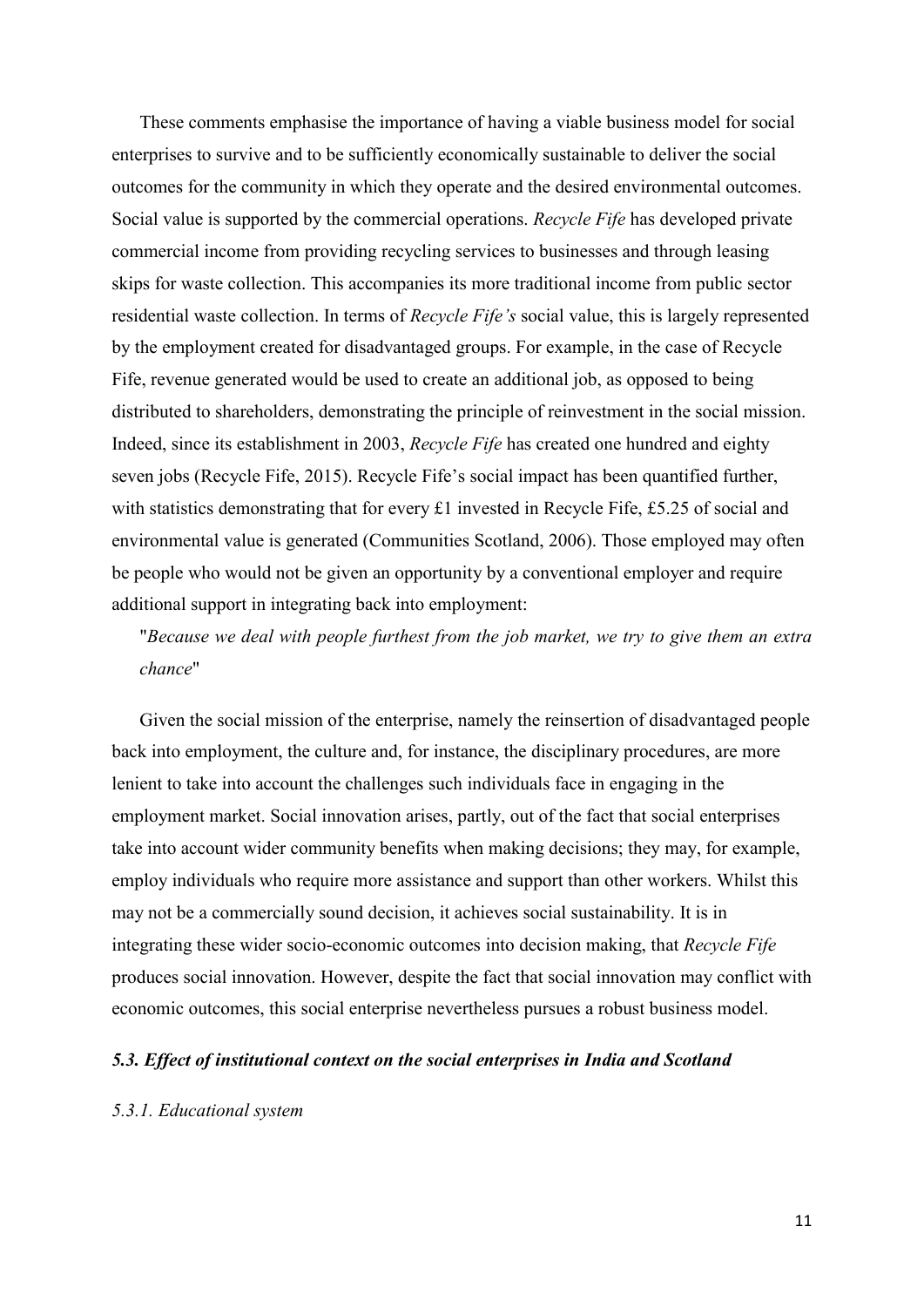In India, until recently, entrepreneurship was not considered as a respectable profession and was subsequently given limited attention in educational institutions. The focus was predominantly on developing individuals for large multinational corporations. Also, as mentioned earlier, limited number of universities in India offered social enterprise specific courses. Consequently, Ecoad obtained limited support from the educational institutions when they started. They found it difficult to attract talented people to come and work for the social enterprise. However, the Ecoad founders did identify some social conscious students in a couple of engineering colleges based in Pune. These students supported Ecoad as interns or as volunteers to deliver its marketing events and for spreading general awareness about the harm caused by plastic bags. Ecoad had also ran a competition for engineering college students called 'eco-marketing'. As part of this contest, the students went to different pharmacies and retail stores to market the newspaper bags and secure orders. If the student team was able to secure a successful order, then half of that order price was given to the team as prize money for the competition. The support from the engineering college students in these instances helped Ecoad in growing and spreading their presence, albeit the value of their prior training was limited and it was left to Ecoad to train them.

In contrast, entrepreneurship education has expanded dramatically in recent decades in the UK, with attempts to promote an 'entrepreneurial culture' to invigorate the economy and tackle deprivation (Matlay, 2008). In Scotland, the education system places greater emphasis and value on entrepreneurship than in India and this may lead to entrepreneurship having greater legitimacy as a career in Scotland. There has been greater focus on professionalizing the social enterprise sector – indeed, Recycle Fife had engaged with the *School for Social Entrepreneurs* which has branches in several towns in Scotland. This training for social enterprise is tailored to the different dynamics of social entrepreneurship and the different challenges entailed in running a social enterprise. Such training opportunities in social entrepreneurship aid in building the capacity of the sector in Scotland and may be especially important for social entrepreneurs seeking to progress their social enterprise from the *creativity* stage under Greiner's (1972) model to the four more advanced stages of growth (i.e. direction, delegation, coordination, collaboration) associated with greater managerial challenges.

## *5.3.2. Financial system*

Given the limited availability of finance for social enterprises in India, Ecoad was bootstrapped mainly from the personal investment of the founders, along with support of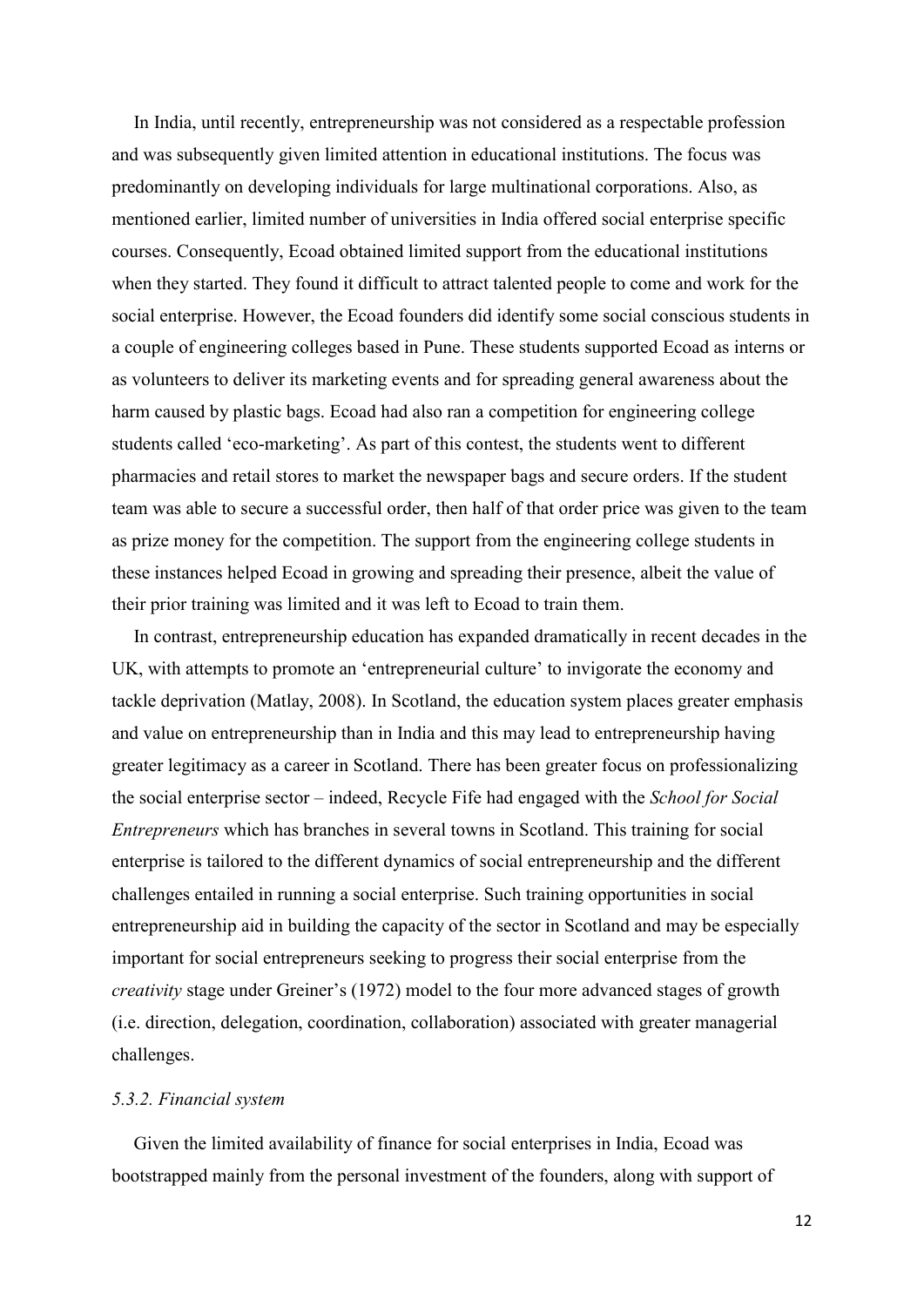friends and family. For the initial order that they secured from a pharmacy, they received an advance from the pharmacy itself.

*"For the first order, we got advance money from a pharmacy. Otherwise, we were supported mostly from friends and family. We also did some part-time jobs. This also helped in self-sustaining.*"

They also got grant support from the social enterprise incubator UnLtd. Being an incubator focused on social enterprises, Ecoad found it as a good source of investment. They also received additional advice and mentoring support from UnLtd. However, in general, it was very difficult for Ecoad to raise external investment for their firm during the initial phase. After three years of operation and breaking even, Ecoad was able to attract some external investor interest, who, by then, understood the impact they were creating. However, they acknowledge that it was still difficult to convey their impact to prospective investors.

In contrast to India, efforts have been undertaken in Scotland to make access to finance easier for social enterprises. A financial institution dedicated to lending to social enterprises – Social Investment Scotland – was established which lends money to social enterprises at affordable interest rates. Given that it may have been harder for social enterprises to raise finance in traditional capital markets, financial institutions which target social enterprises help to address the gap in external finance which such enterprises face. Recycle Fife was hence able to secure £580,000 investment from Social Investment Scotland, without the need to approach financial institutions in the traditional capital markets. In addition, the development of new financial measures in Scotland, such as Social Return on Investment (SROI), has provided a means for social enterprise organisations to convert social impacts into monetary values, with such a measure important in attracting investment (Martin & Thompson, 2010) and this can help to attract external investors. It could prove valuable when bidding for contracts, if specific and calculable social returns can be proven to public sector procurement managers when awarding contracts. *Recycle Fife* has undertaken an SROI, as discussed above, showing that for every £1 of investment in the organisation, over £5 was returned in social and environmental value. In contrast, schemes such as SROI were not prevalent in the Indian context.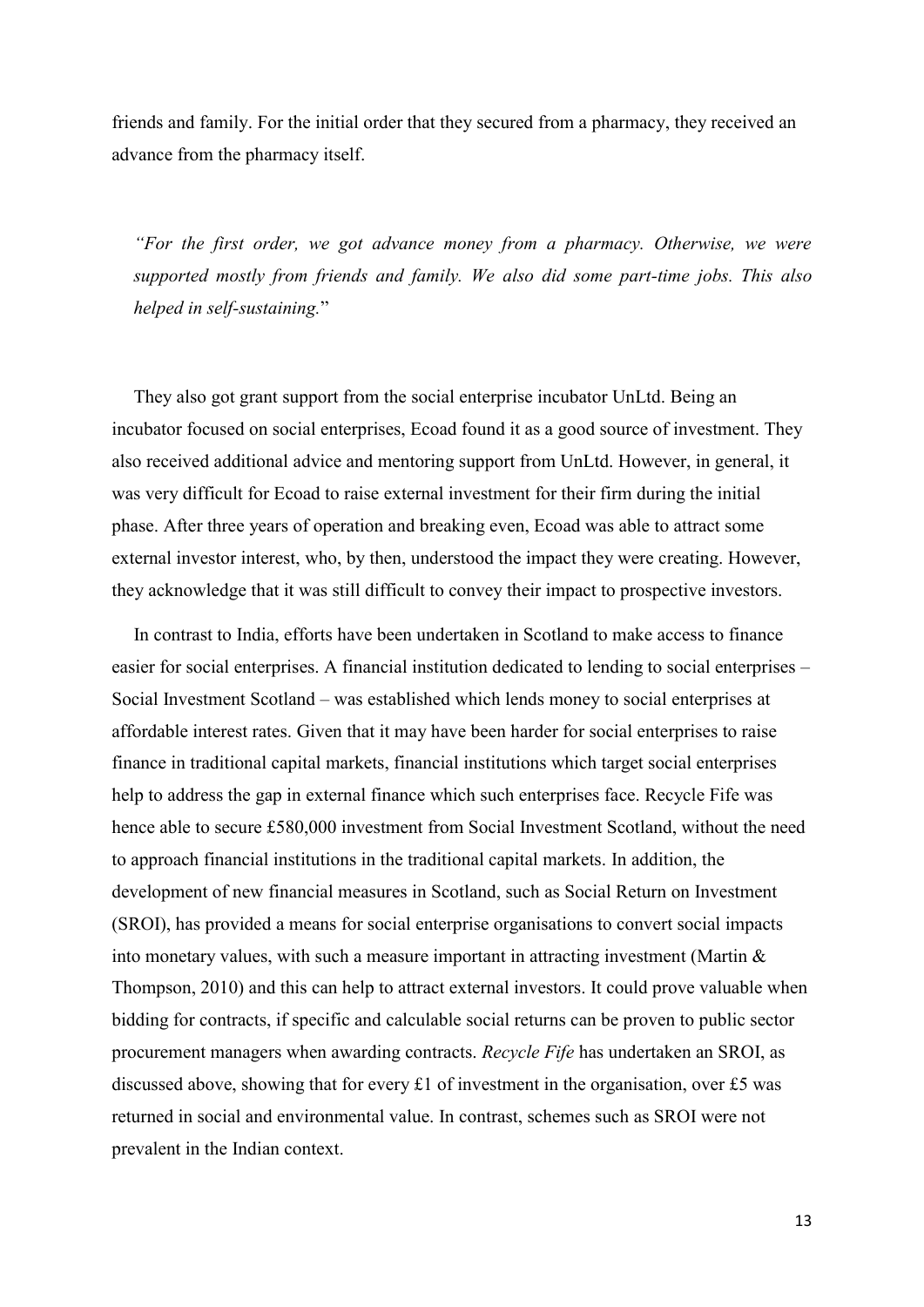#### *5.3.3. Political system*

In India, the government has not formulated any specific legislation on social enterprises. However, in the sector where Ecoad operates, namely plastics, there is a legislation that bans their use in Pune. The ban is specifically on the use and sale of plastic bags with thickness less than 50 microns as per the Maharashtra Non-Biodegradable Garbage (Control) Act, 2006 (Dharwadkar, 2015). This ban came into effect in Pune in 2010, however it was poorly implemented (TNN, 2014). Subsequently, in July 2014, Pune Municipal Corporation (PMC) approved a proposal to ban the use of plastic bags completely irrespective of their thickness. For about a month after this proposal came, regular raids and campaigns made the sale, use and circulation of plastic bags difficult. However, over time, these raids stopped and the plastic bags came back into circulation (Rashid, 2014). The reason attributed by the PMC for the poor implementation is that they neither have infrastructure nor powers to make the ban a reality. Secondly, the presence of illegal low-quality plastic bag manufacturing units in and around the Pune city was providing the traders with plastic bags at cheap rates. PMC have found it difficult to control the production at these illegal manufacturing units since that comes under the purview of Maharashtra Pollution Control Board (Rashid, 2014). A part of the problem lies at the consumer end as well, as they continued demanding plastic bags despite the ban owing to their cheaper price and advantages like durability, chemical and water resistance. This poor implementation of the ban on plastic bags had severely hurt the business prospects of Ecoad.

In Scotland, the *European Landfill Directive* has been implemented and, under this legislation, a tax is applied to waste that is sent to landfill – that is, waste that is not recycled. This has created a market for environmental services in the form of waste recycling, through tackling environmental market failure by penalising the wastage of resources. The legislation is enforced and is credible and gives certainty that there will be a market for recycling services for organisations such as *Recycle Fife*. In the absence of the impetus from legislation, it would have been, arguably, far more difficult for social enterprises like *Recyle Fife* to exist, as the market for recycling services would have been weaker. The strong enforcement of environmental legislation in Scotland is of benefit to social enterprises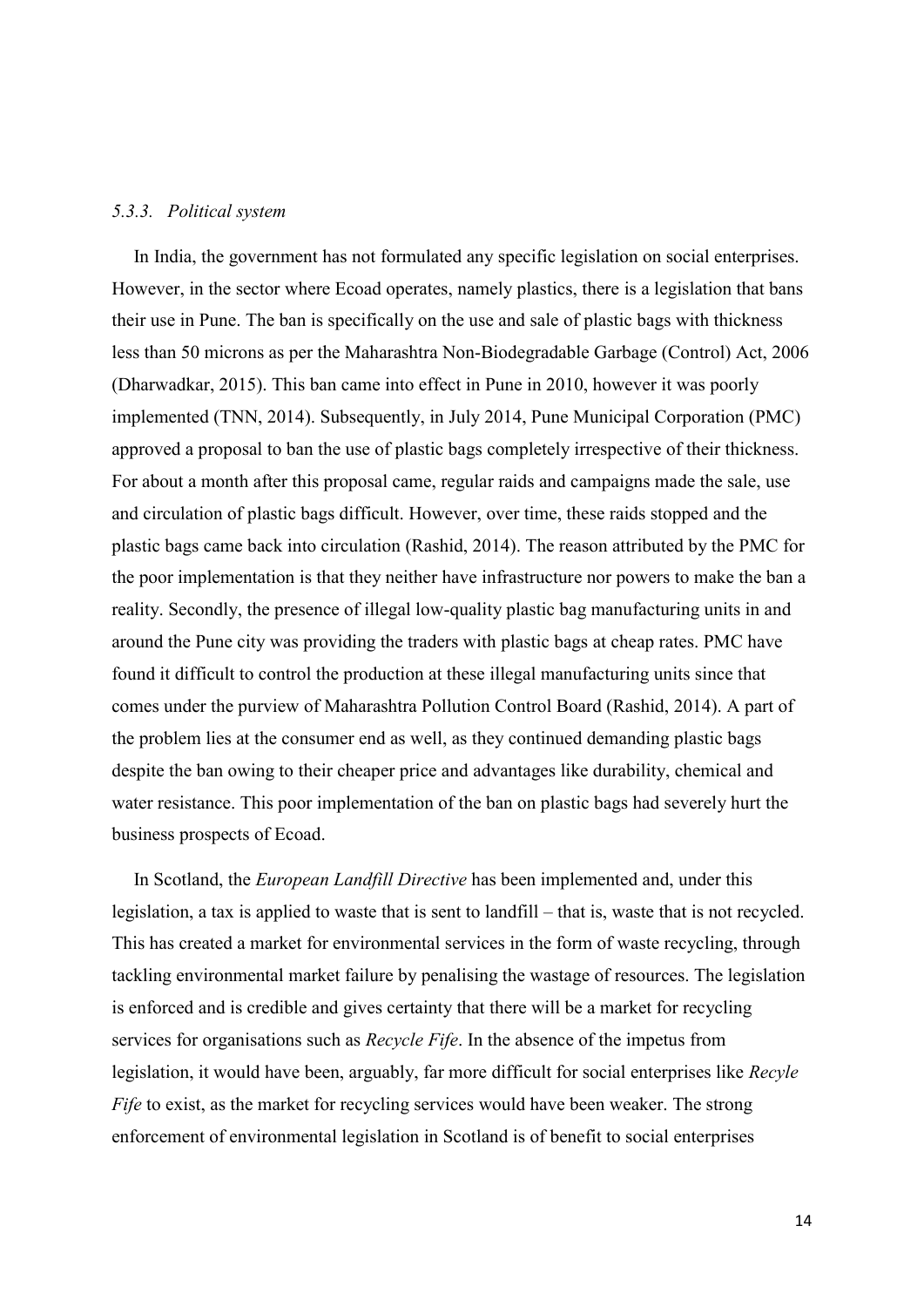engaged in the waste sector and this contrasts with the weaker enforcement in India which can undermine markets for recycling services.

Other institutional structures have appeared which have given legitimacy to the social enterprise sector in Scotland. Bridge et al. (2009) describe "legislative and regulatory changes" that have helped to foster social entrepreneurship, principally in the legal forms that social enterprise organisations adopt. They highlight the creation of the structure of *Community Interest Company*, introduced in 2005, as an example of a new organisational form suitable to the activities of social enterprise. The really innovative aspect of this *Community Interest Company* form is that it permits social enterprises to raise money from private investors and pay them a dividend, provided the vast majority of the profits are still reinvested in the social mission and this, crucially, facilitates access to private capital for social enterprise organisations (Bridge et al., 2009). Although this is a prominent example, other structures enable social enterprise organisations to develop commercial activities alongside their social mission, such as trading arms of charities, cooperatives and social firms aimed at reinsertion of the unemployed and disadvantaged (Bridge et al., 2009). Such legal structures recognise the commercial characteristics and social mission of these organisations and have given the social enterprise sector a certain public status and legitimacy when trading and interacting with public sector organisations and financial institutions in the Scottish context. There are differences in the credibility of environmental legislation between the two contexts and this has implications for the market certainty that waste management social enterprises have. As suggested in extant research (Korosec & Berman, 2006; Sahasranamam & Veettil, 2015), the presence of a political system in Scotland (and the UK more widely) that has created legal structures and government policies specific to social enterprises has furthered the growth of the sector.

#### *5.3.4. Cultural system*

Building social capital is very important for social enterprises, especially during the startup and early stages when the challenges are perhaps the most intense. In both the UK and India, the accumulation of social capital could be potentially challenging. The UK has low levels of interpersonal trust, as indicated earlier. Furthermore, the government and the public sector in Scotland do not give due recognition of the commercial and self-sustaining nature of social enterprise. India has high levels of interpersonal trust within a community, however, there are lower levels of interpersonal trust with members of other communities and there is low institutionalized trust (i.e. trust in formal legal and political institutions). In India, the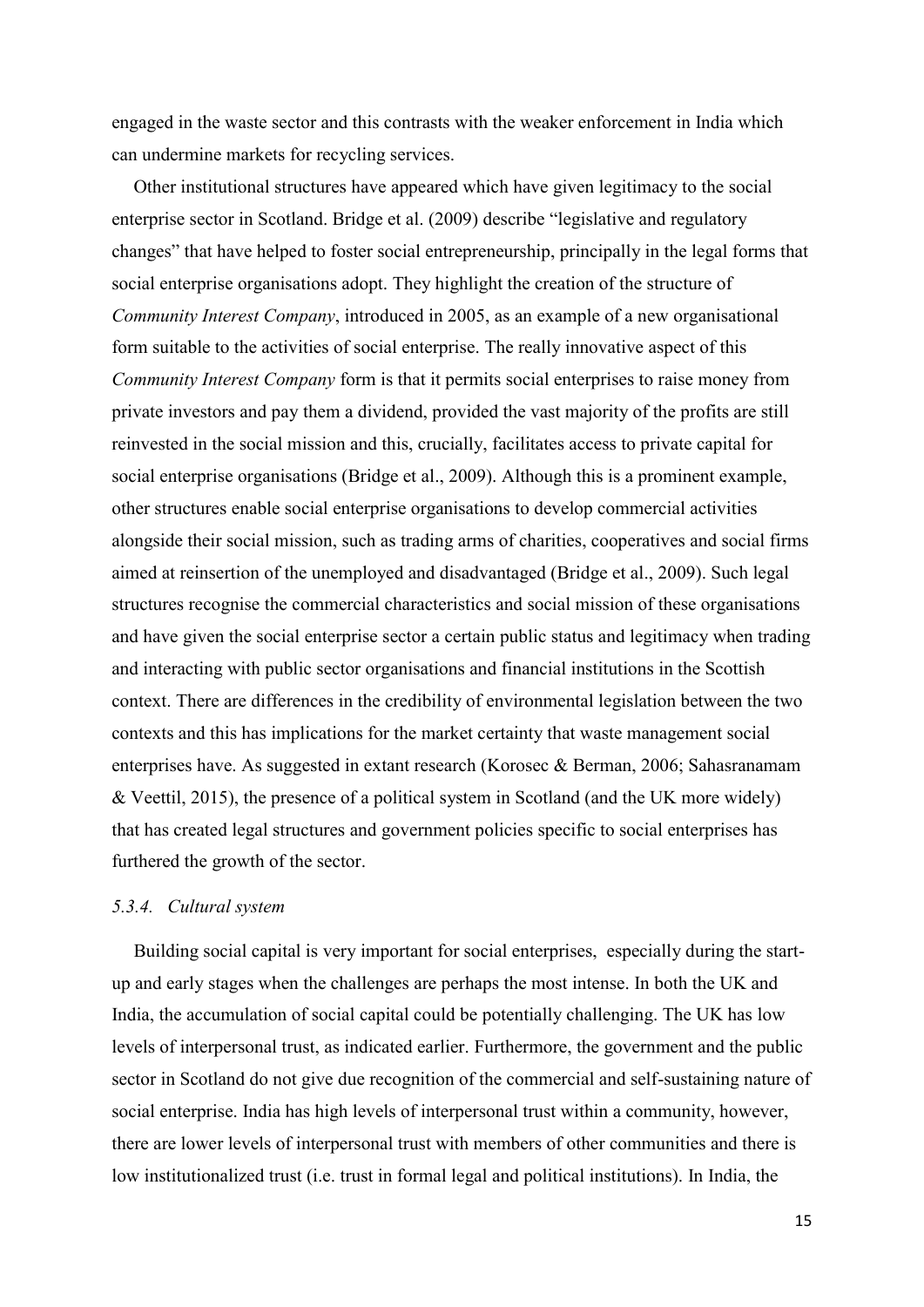lack of legitimacy for social enterprise as a sector and entrepreneurship as a profession further limits the support that social enterprises are able to receive. For instance, one of Ecoad's founders suggested that parents were not happy with him being involved in a social enterprise. Being an engineering graduate, his parents wanted him to be associated with a multinational corporation and make more money. As another constraint, India has a patriarchical society which is highly masculine, which is of particular importance in rural areas where Ecoad operates, most notably, women are often not allowed to leave the house.

Nonetheless, both Ecoad and Recycle Fife have overcome such cultural challenges and were able to build trust within their communities as a prerequisite for their success. Despite the prevalence of low interpersonal trust in the UK, *Recycle Fife* was able embed itself in the local community, partly because it was able to demonstrate the social value it generates in the local community, and it has accumulated far higher social capital than conventional firms. Ecoad was able to overcome the lack of legitimacy for social enterprise and the challenge of masculine society. Notably, Ecoad was able to overcome the cultural barrier of rural women not leaving the house, by allowing women to work from their households . With this opportunity of making newspaper bags from home, rural women are able to earn around Rs. 3500 - 4000 per month. This has enhanced their self-esteem and further demonstrated the value of social entrepreneurship in the community.

Ecoad was also able to benefit from high interpersonal trust. India's collectivistic ideals and high levels of trust had a marked effect on Ecoad's success. The Ecoad team acknowledged that since the women from rural areas knew each other for a long period, it was easy for them to start working together in a SHG. The size of SHGs developed naturally as more rural women joined in after witnessing the benefits others in the village have gained. The coordination within SHGs depended on the leader of the group, who was either selected by the SHG members or, in some cases, decided by the companies that provide CSR support to Ecoad. At the broader community level, the support of people who occupy key positions like *Sarpanch* (village leader) played a significant role for Ecoad in gaining trust of the community. In villages, people who occupy such key positions are highly respected, and others aspire to follow them. In addition to co-opting and legitimising support, Ecoad also received material support from such people. For example, in multiple instances the village leaders' place was used for delivering workshops to the rural women.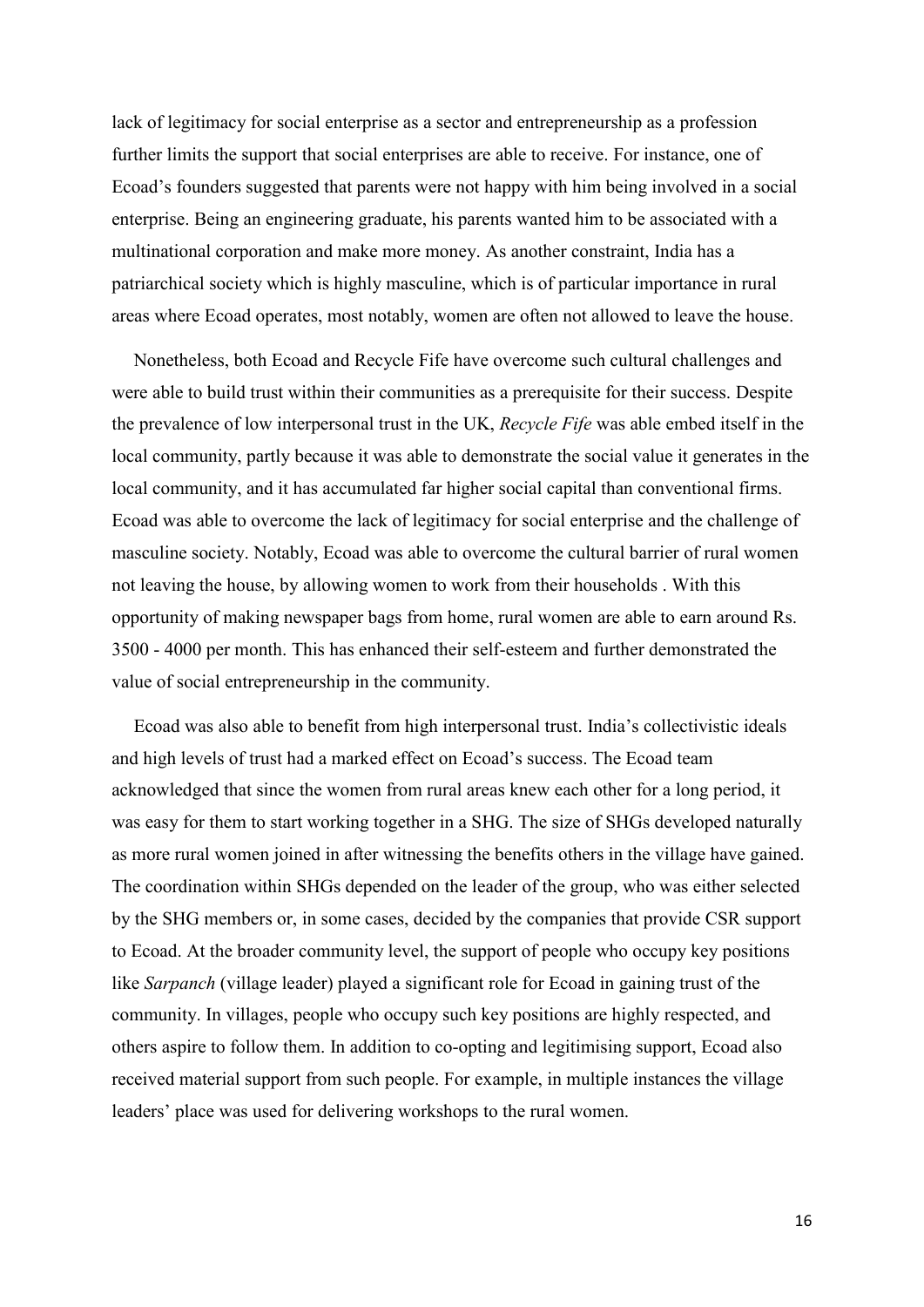*Recycle Fife* was able to benefit from the changes in Scotland's cultural system with regards to social entrepreneurship. Organisations such as the *School for Social Entrepreneurs*  and *Firstport*, which offer support to social enterprises in Scotland, were useful for information sharing among social enterprises, leading to mutual benefit among social enterprises belonging to the network. Such networks with local organizations were crucial to *Recycle Fife* in the development of the organisation.

In both contexts, it can be seen that trust within the communities in which they operate is key for social enterprises in enabling Ecoad to work well with the rural community and in helping Recycle Fife to develop its business. In Scotland, these network relationships appear to be lot more formalized with specialized organizations aiding social entrepreneurs in developing their networks unlike in India where the entrepreneurs had to largely rely on their personal networks.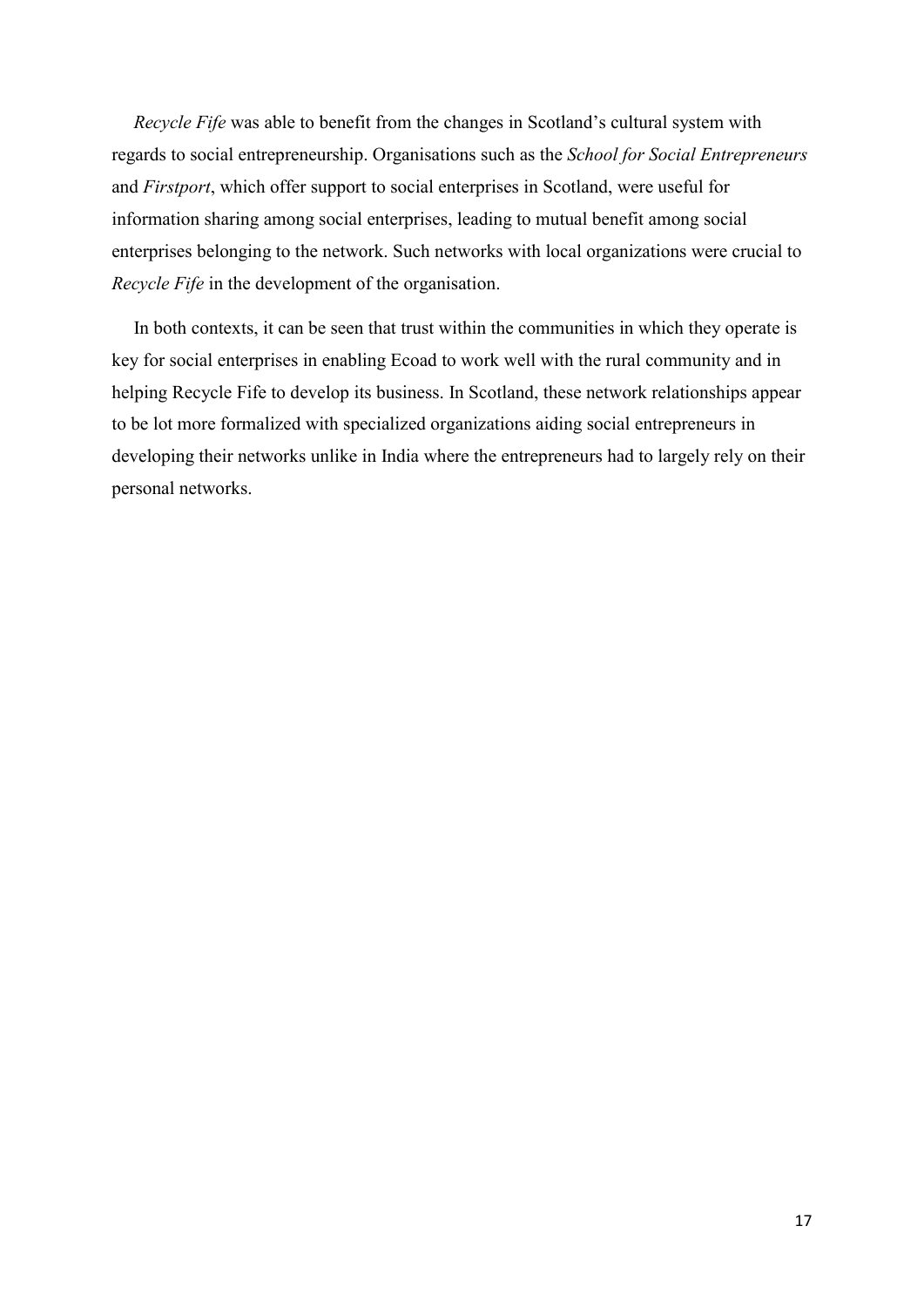# **Table 2. Within and Cross-Case Analysis**

| Features of<br><b>National</b><br><b>Business</b><br><b>System</b> | Ecoad                                                                                                                                                                                                  | <b>Recycle Fife</b>                                                                                                                                                                                                                                                               | <b>Cross-Case Comparison</b>                                                                                                                                                                                                                                                                                                                                                                                                                                                                                                                                                               |
|--------------------------------------------------------------------|--------------------------------------------------------------------------------------------------------------------------------------------------------------------------------------------------------|-----------------------------------------------------------------------------------------------------------------------------------------------------------------------------------------------------------------------------------------------------------------------------------|--------------------------------------------------------------------------------------------------------------------------------------------------------------------------------------------------------------------------------------------------------------------------------------------------------------------------------------------------------------------------------------------------------------------------------------------------------------------------------------------------------------------------------------------------------------------------------------------|
| <b>Political</b><br>system                                         | Ban on plastic bags exists,<br>but it is<br>fully<br>not<br>enforced,<br>market<br>SO <sub>1</sub><br>creation is weak<br>Absence<br>of<br>legal<br>specific<br>to<br>structures<br>social enterprises | European Landfill<br>Directive<br>$\bullet$<br>created market for recycling<br>services<br>Creation of legal structures<br>$\bullet$<br>adapted to social enterprise has<br>conferred greater legitimacy on<br>such organisations                                                 | In Scotland, waste regulations are much more strongly<br>enforced than in India and this translates into a more<br>robust market for Scottish waste management social<br>enterprises. In addition, there are precise legal structures<br>appropriate to social enterprise in Scotland. In contrast,<br>the absence of such legal structures in India suggests<br>that Indian social enterprises lack the legitimacy and the<br>flexibility enjoyed by their Scottish counterparts.                                                                                                         |
| <b>Financial</b><br>system                                         | Difficult to raise external<br>finance<br>fund<br>Received<br>seed<br>support from UnLtd India                                                                                                         | New tools, such as SROI, have<br>Recycle<br>enabled<br>Fife<br>to<br>quantify its social impact<br>Use of government grants, to do<br>$\bullet$<br>with small business support and<br>regeneration<br>Social Investment Scotland is<br>an important source of external<br>finance | The use of social accounting tools in Scotland, such as<br>SROI, allows social enterprise organisations to<br>social<br>and environmental<br>explicitly<br>demonstrate<br>outcomes to investors and other stakeholders. Social<br><i>Investment Scotland</i> , an institution dedicated to the<br>social enterprise sector, is a major aid in addressing the<br>shortage of external finance for social enterprise in<br>Scotland. In contrast, Ecoad struggled to obtain finance<br>in India, while UnLtd is supported by international<br>agencies outside India's institutional system. |
| <b>Educational</b><br>system                                       | Partnership with<br>engineering schools for<br>interns                                                                                                                                                 | <b>Educational interventions</b><br>$\bullet$<br>dedicated to social enterprise in<br>Scotland – e.g. School for                                                                                                                                                                  | In Scotland, social enterprise education appears far<br>more advanced than in India, with specific targeted<br>interventions designed to improve managerial capacity                                                                                                                                                                                                                                                                                                                                                                                                                       |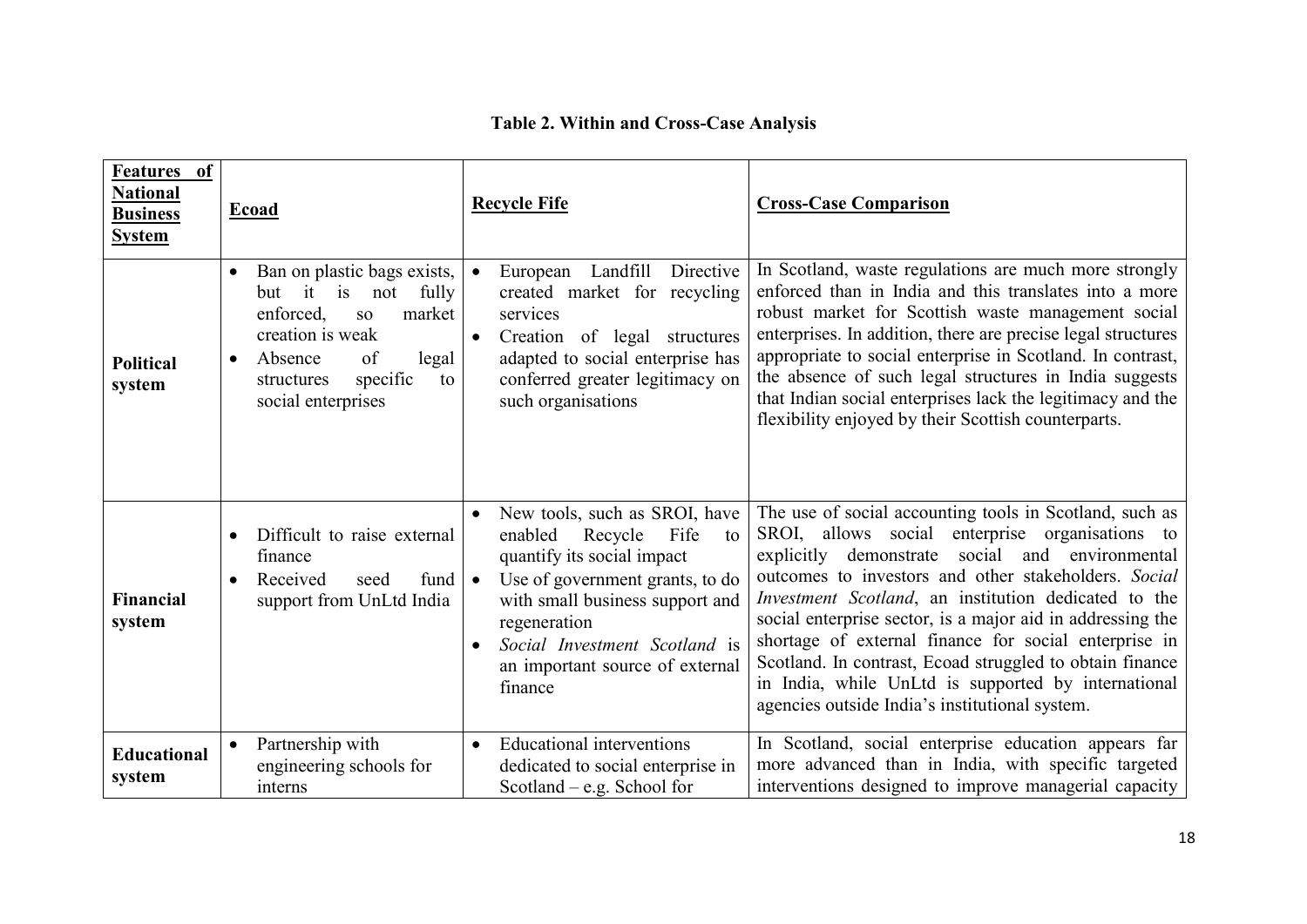|                           | Limited number of<br>institutes offering social<br>enterprise specific<br>education                                                                                                                                                                                                                                                                                                                                                                 | Social Enterprises<br>Increased focus on developing<br>$\bullet$<br>entrepreneurship education in<br>schools and universities                                  | within the social enterprise sector. More generally, there<br>is a major drive to promote entrepreneurship as a career<br>within Scotland and to inculcate an entrepreneurial<br>mind-set in students.                                                                                                                                                                                                                                                                                                                                                                                                                                                                                                                                                                                                                                                                                                                                                                                                                                                                                                           |
|---------------------------|-----------------------------------------------------------------------------------------------------------------------------------------------------------------------------------------------------------------------------------------------------------------------------------------------------------------------------------------------------------------------------------------------------------------------------------------------------|----------------------------------------------------------------------------------------------------------------------------------------------------------------|------------------------------------------------------------------------------------------------------------------------------------------------------------------------------------------------------------------------------------------------------------------------------------------------------------------------------------------------------------------------------------------------------------------------------------------------------------------------------------------------------------------------------------------------------------------------------------------------------------------------------------------------------------------------------------------------------------------------------------------------------------------------------------------------------------------------------------------------------------------------------------------------------------------------------------------------------------------------------------------------------------------------------------------------------------------------------------------------------------------|
| <b>Cultural</b><br>system | Social enterprise suffers<br>$\bullet$<br>from lack of legitimacy -<br>do<br>i.e. parents<br>not<br>consider<br>social<br>entrepreneurship<br>as<br><sub>a</sub><br>for<br>good career path<br>students from engineering<br>schools, which may<br>deprive social enterprises<br>of potential talent.<br>Support of village leader<br>(Sarpanch) important in<br>within<br>gaining<br>trust<br>communities<br>Strong networks between<br>rural women | Embedded in local community<br>thanks to its socially beneficial<br>activities<br>Engagement<br>with<br>more<br>formalised<br>social<br>enterprise<br>networks | In both contexts, there are cultural misconceptions<br>about social enterprise. In Scotland, the government and<br>public sector do not give due recognition of the<br>commercial and self-sustaining nature of social<br>enterprise. This notion that social enterprise is not<br>profitable was also present in India. Perhaps, it is the<br>case that in both the Indian and Scottish mind-set social<br>enterprise is still confused with traditional charities.<br>In both contexts, it can be seen that trust within the<br>communities in which they operate is key for social<br>enterprises. However, in Scotland, these network<br>relationships appear to be lot more formalized with<br>specialized organizations aiding social entrepreneurs in<br>developing their networks unlike in India where the<br>entrepreneurs had to largely rely on their personal<br>networks. Hence the embeddedness with local<br>community was even more crucial for <i>Ecoad</i> , as<br>winning the trust of community leaders was essential to<br>gaining access to the villages and the women who live<br>there. |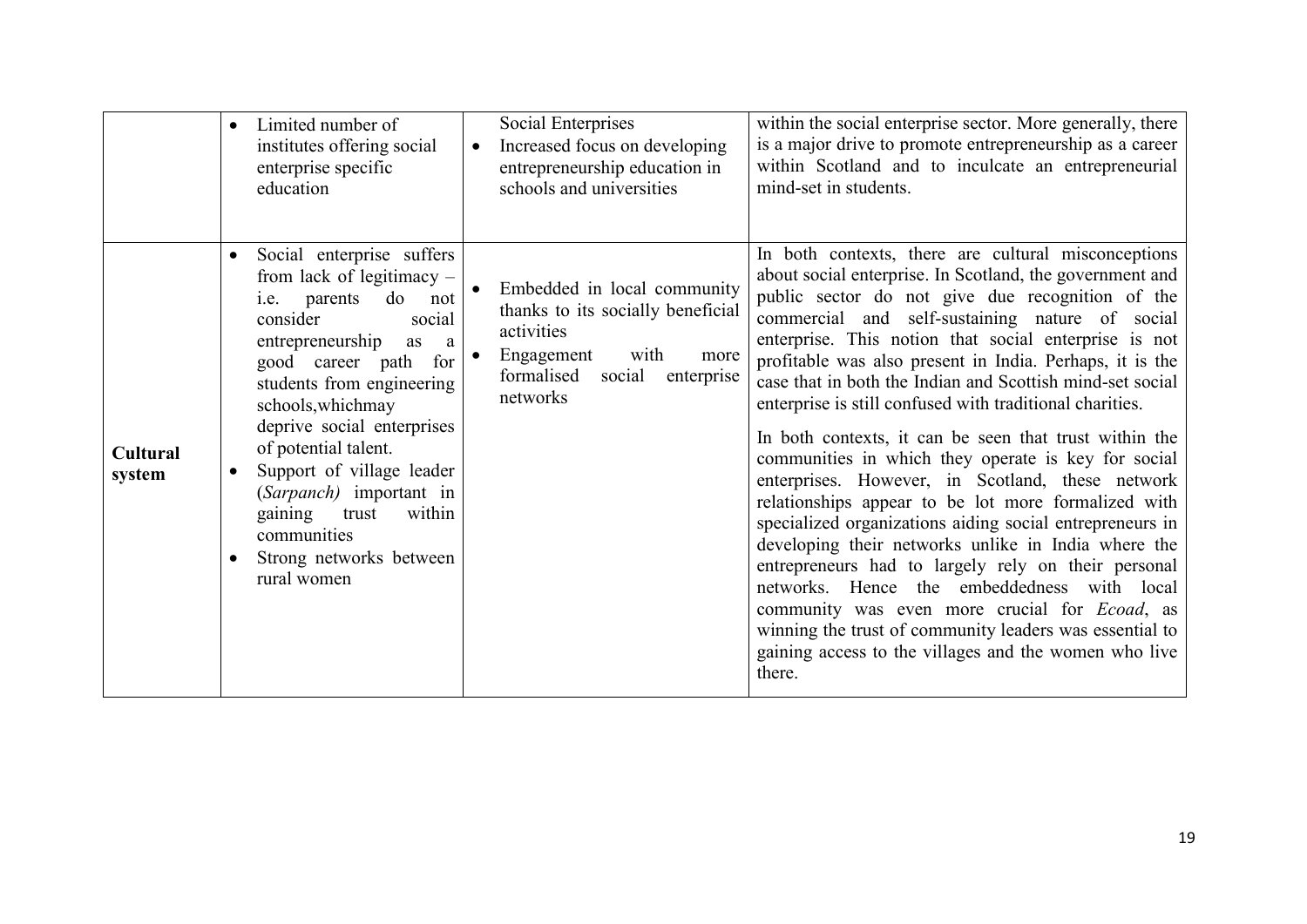#### **6. DISCUSSION AND IMPLICATIONS**

The two case studies suggest that social entrepreneurship in both contexts addresses social problems that have been outside the scope of the government, on the one hand, and too overwhelming for traditional charities, on the other. The experience of Recycle Fife and Ecoad indicates that there is a more advanced institutional context surrounding social enterprise in Scotland compared to India. The existence of a proper legal framework for social enterprise organisations, social accounting methods and institutions specialised in financing social enterprise activity are testament to this institutional context which recognises the distinct nature of social enterprise to a greater extent. Recycle Fife received finance from a social entrepreneurship fund specifically designed and funded by the Scottish government. However, Ecoad received money informally from friends/family and from UnLtd, a private social-enterprise incubator and received no support from the Indian or Pune governments. UnLtd is supported by various international agencies like the German GIZ, and the Edmond de Rothschild Foundations. In other words, we could say that Ecoad did not directly benefit from the Indian financial system, but rather benefited from institutional structures outside of it. In contrast, Recycle Fife directly benefited from the financial system of the country and the existence of an institution dedicated to meeting the finance needs of social enterprise. Moreover, Recycle Fife could make use of sophisticated financial reporting tools like Social Return on Investment to demonstrate the impact of its social activities in a way that investors would understand. If aspects of this more developed institutional context could be adopted in India, this would, be, potentially, beneficial to the growth and nurturing of Indian social enterprises – it would confer on them the legitimacy and flexibility enjoyed by their Scottish counterparts, among others. Instead, we observed that the Indian institutional context restricted the growth of Ecoad due to the poor implementation of the government directive on the ban of plastic bags. In contrast, the proper implementation of government regulations like the EU landfill directive aided Recycle Fife's business model, as it meant that there was more certainty of a strong market for waste management services. Due to environmental market failures, if such legislation is not implemented and enforced properly, the environmental well-being resulting from waste management social enterprise activities will be under-valued.

Underlying the success of both *Recycle Fife* and *Ecoad* was strong social capital. Gaining the trust of the local community was crucial – the trust inherent within personal networks enabled *Recycle Fife* and *Ecoad* to acquire resources which fostered their growth and the trust of gatekeepers in the local community was essential for *Ecoad* to gain access to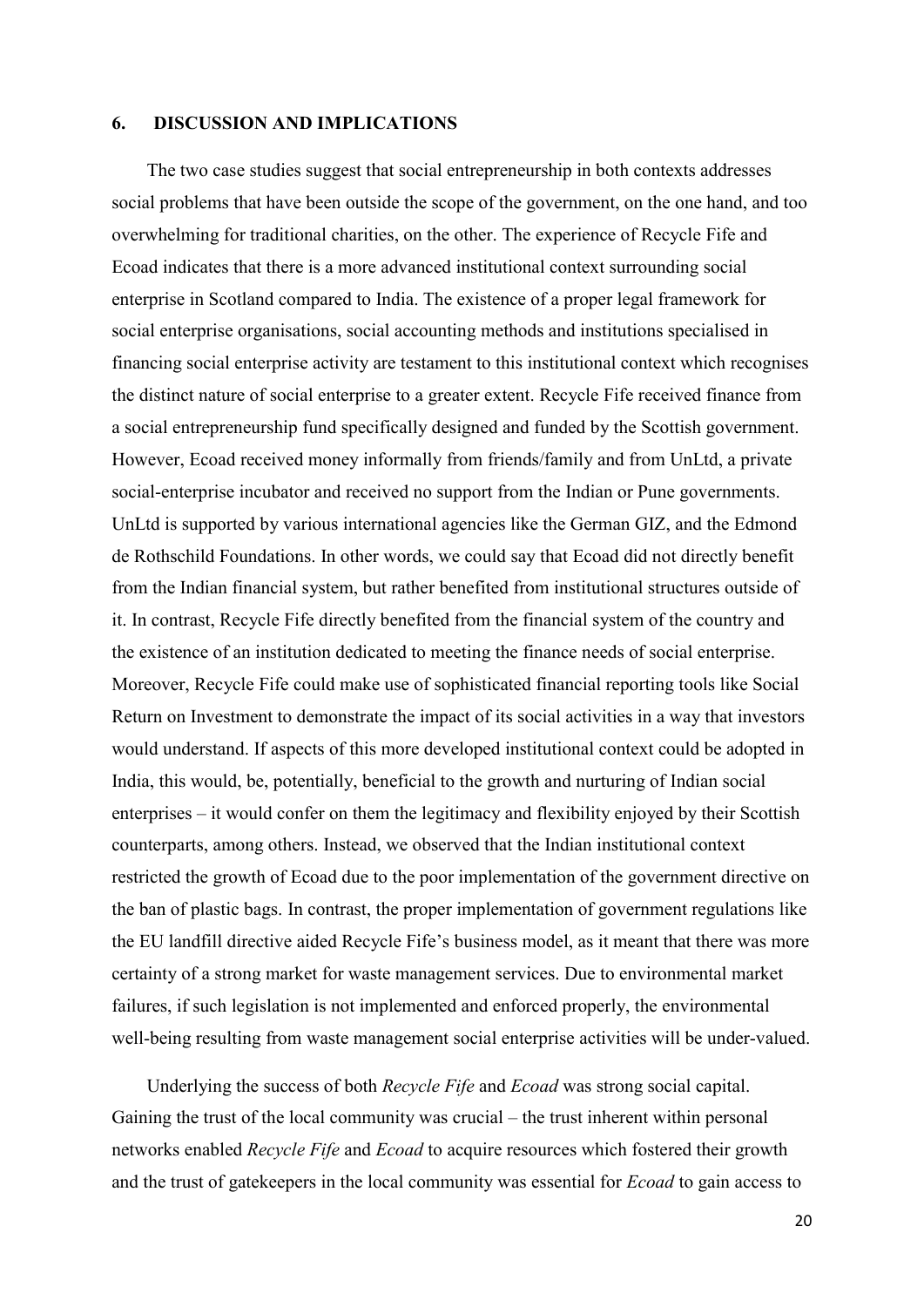the women in these rural areas. It is possible that this social capital, possessed by the two organisations, arises from the fact that *Recycle Fife* and *Ecoad* are not conventional firms and that their emphasis on generating social value builds this goodwill on the part of the community. They both adopt a local approach to solving these immense problems which explains, in part, their embeddedness in the communities.

In a wider, cultural sense, in both India and Scotland, a normative view lingers that social enterprise is not compatible with economic success. This is adverse to the credibility of social enterprise organisations as suppliers, as they may be perceived as financially insecure and, therefore unreliable and is also, possibly, denying such organisations talent, as they are not seen as attractive employers. Both *Recycle Fife* and *Ecoad* have emerged from a similar set of circumstances – namely, the presence of immense social ills and environmental problems which require local, innovative solutions and these social enterprise organisations present exciting new ways of addressing these challenges. In Scotland, there has been substantial attempts to promote a better understanding of social enterprise and foster a culture conducive to social enterprise, through entrepreneurship education, for instance. This may help to overcome cultural barriers associated with social entrepreneurship.

Ioannou & Serafeim (2012) highlight the importance of formal institutions, namely the political, educational and skill systems on corporate social performance across 42 countries. In accordance with this finding, in both the settings of our study, although there were similarities in terms of the informal institutional context, the formal institutional context had varied impact upon the social enterprises. Likewise, Stephan, Uhlaner, & Stride (2015) found that tangible and intangible resource support from both government and private individuals is a key enabler of social entrepreneurship. We find that in Scotland these results seem to hold true, but not so much in the context of India, where the government support for social entrepreneurship is less strong. It is suggested that Indian policy makers may draw helpful insights from the formal institutions in Scotland in order to promote the incidence and growth of social enterprises in India much more effectively.

#### **Acknowledgements**

Sreevas Sahasranamam would like to thank Strategic Management Society (SMS) Strategic Research Foundation (SRF) grant for supporting his thesis, of which the case study forms a part.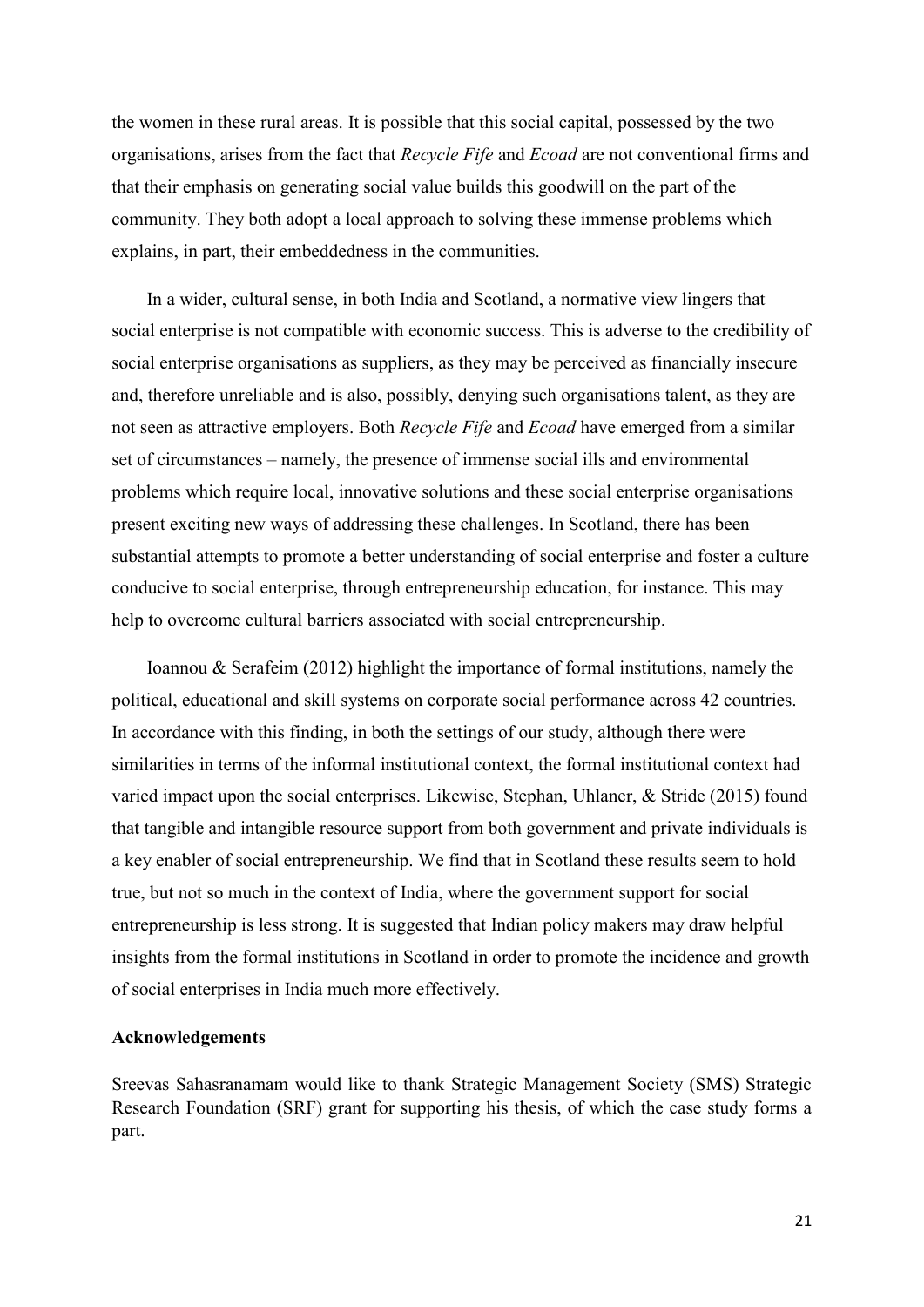#### **REFERENCES**

Agrawal, A., & Sahasranamam, S. (2016). Corporate social entrepreneurship in India. *South Asian Journal of Global Business Research*, *5*(2), 214-233.

Ashoka Foundation (2015), *About Ashoka,* Accessed 2 April 2015, at [http://www.ashoka.org](http://www.ashoka.org/)

- Ball, C. (2012). *The emergence of social enterprise as a result of volatility and contradictions in the public sector: Evidence from Scotland.* Paper presented at IRSPM XV1 Conference, Rome, Italy.
- Bowen, H. H. P., & De Clercq, D. (2008). Institutional context and the allocation of entrepreneurial effort. *Journal of International Business Studies*, *39*(4), 747–768.
- Bridge, Simon., Brendon Murtagh and Ken O'Neill (eds) (2009), *Understanding the social economy and the third sector*. Basingstoke: Palgrave Macmillan.
- Casper, S., & Whitley, R. (2004). Managing competences in entrepreneurial technology firms: A comparative institutional analysis of Germany, Sweden and the UK. *Research Policy*, *33*(1), 89–106.
- Choi, N., & Majumdar, S. (2014). Social entrepreneurship as an essentially contested concept: Opening a new avenue for systematic future research. *Journal of Business Venturing*, *29*(3), 363–376.
- Communities Scotland. (2006). *Making the case: Social value added guide*. Edinburgh: Scottish Executive.
- Dacin, P. A., Dacin, T. M., & Matear, M. (2010). Social entrepreneurship: Why we don't need a new theory and how we move forward from here. *Academy of Management Perspectives*, *24*(3), 37–57.
- Dacin, T. M., Dacin, P. A., & Tracey, P. (2011). Social entrepreneurship: A critique and future directions. *Organization Science*, *22*(5), 1203–1213.
- Danson, M., & Whittam, G. (2011). Scotland's civic society v. England's Big Society? Diverging roles of the VCs in public service delivery. *Social Policy and Society, 10*(3), 353-363.
- Dharwadkar, J. (2015). 'Use of thin plastic bags rampant. Accessed 2 February, 2016 at http://www.sakaaltimes.com/NewsDetails.aspx?NewsId=5710172176004326787&Sec tionId=5171561142064258099&SectionName=Pune&NewsDate=20150702&NewsTit le=Use of thin plastic bags rampant
- Doherty, B., Haugh, H., & Lyon, F. (2014). Social enterprises as hybrid organizations: A review and research agenda. *International Journal of Management Reviews*, *16*(4), 417–436.
- Eisenhardt, K. M. (1989). Building theories from case study research. *Academy of Management Review*, *14*(4), 532-550.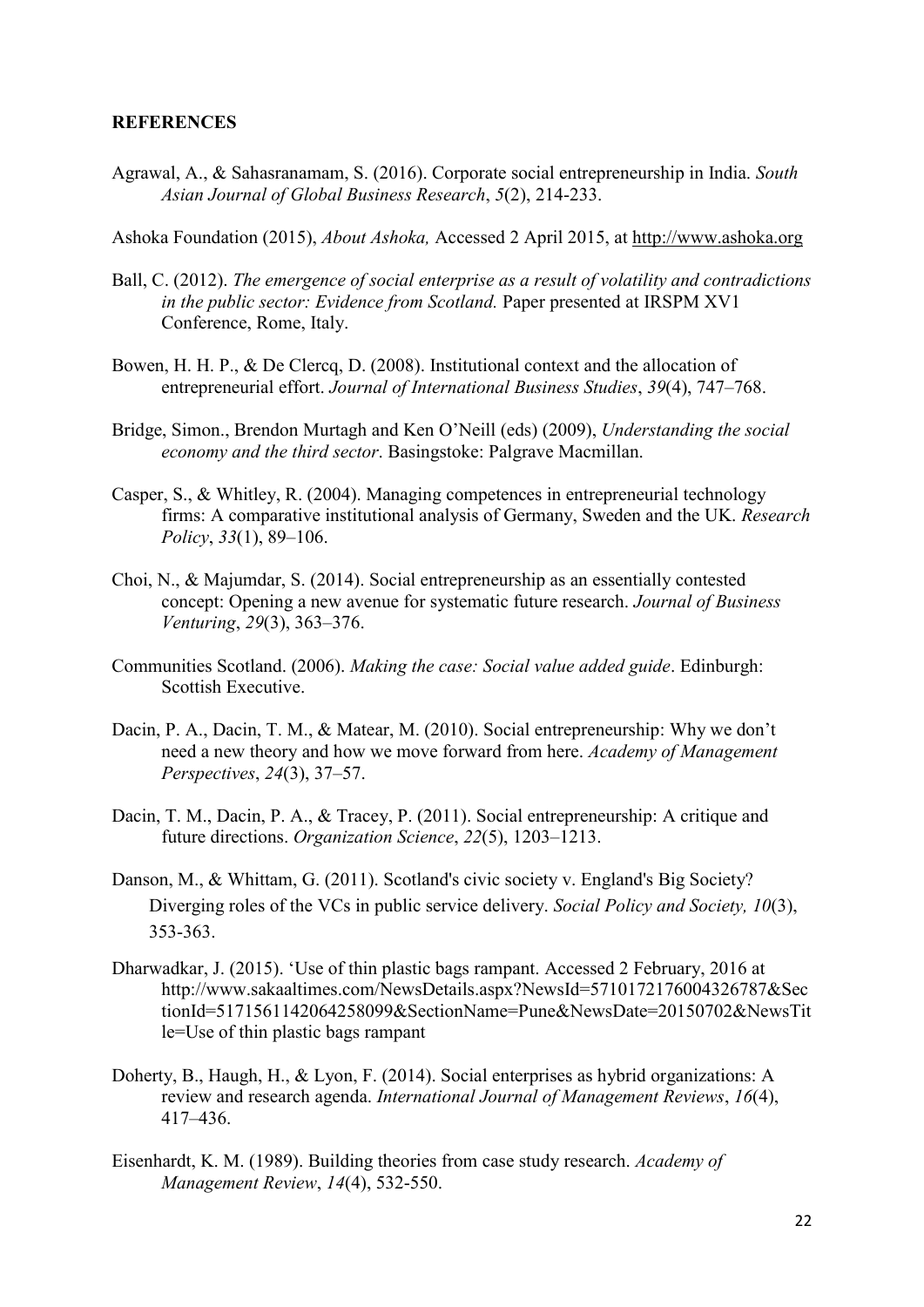- Eisenhardt, K. M., & Graebner, M. E. (2007). Theory building from cases: Opportunities and challenges. *Academy of Management Journal*, *50*(1), 8–25.
- Evans, K. (2011). 'Big society' in the UK: A policy review. *Children & Society, 25*(2), 164- 171.
- Fayolle, Alain., and Harry H. Matlay (eds) (2010) *Handbook of research on social entrepreneurship*. Cheltenham: Edward Elgar.
- Greiner, L. E. (1972). Evolution and revolution as organizations grow. *Harvard Business Review, 50*(4), 37-46.
- Hall, P. A., & Soskice, D. (2001). 'An introduction to varieties of capitalism.' In P. A. Hall & D. Soskice (eds), *Varieties of capitalism: The institutional foundations of comparative advantage*. New York: Oxford University Press., pp.1-70.
- Hockerts, K. (2010). Social entrepreneurship between market and mission. *International Review of Entrepreneurship*, *8*(2), 177–198.
- Hofstede, G. (1983). National cultures in four dimensions: A research-based theory of cultural differences among nations. *International Studies of Management & Organization*, *13*(1/2)*,* 46-74
- Hofstede, G. (2016a). 'What about the UK.' Accessed 20 May, 2016, from [https://geert](https://geert-hofstede.com/united-kingdom.html)[hofstede.com/united-kingdom.html](https://geert-hofstede.com/united-kingdom.html)
- Hofstede, G. (2016b). 'What about India.' Accessed 20 May, 2016, from https://geerthofstede.com/india.html
- Ioannou, I., & Serafeim, G. (2012). What drives corporate social performance? The role of nation-level institutions. *Journal of International Business Studies*, *43*(9), 834–864.
- Kerlin, J. A. (2010). A comparative analysis of the global emergence of social enterprise. *VOLUNTAS: International Journal of Voluntary and Nonprofit Organizations*, *21*(2), 162–179.
- Korosec, R. L., & Berman, E. M. (2006). Municipal support for social entrepreneurship. *Public Administration Review*, *66*(June), 448–462.
- Lane, C. (1992). 'European business systems: Britain and Germany compared', in Richard Whitley (eds), *European business systems*. London: Sage Publications, pp.64-97.
- Lane, C., & Bachmann, R. (1996). The social constitution of trust: Supplier relations in Britain and Germany. *Organization Studies*, *17*(3), 363–395.
- Lepoutre, J., Justo, R., Terjesen, S., & Bosma, N. (2013). Designing a global standardized methodology for measuring social entrepreneurship activity: The Global Entrepreneurship Monitor social entrepreneurship study. *Small Business Economics*, *40*(3), 693–714.
- Lyon, F., & Fernandez, H. (2012). Strategies for scaling up social enterprise: Lessons from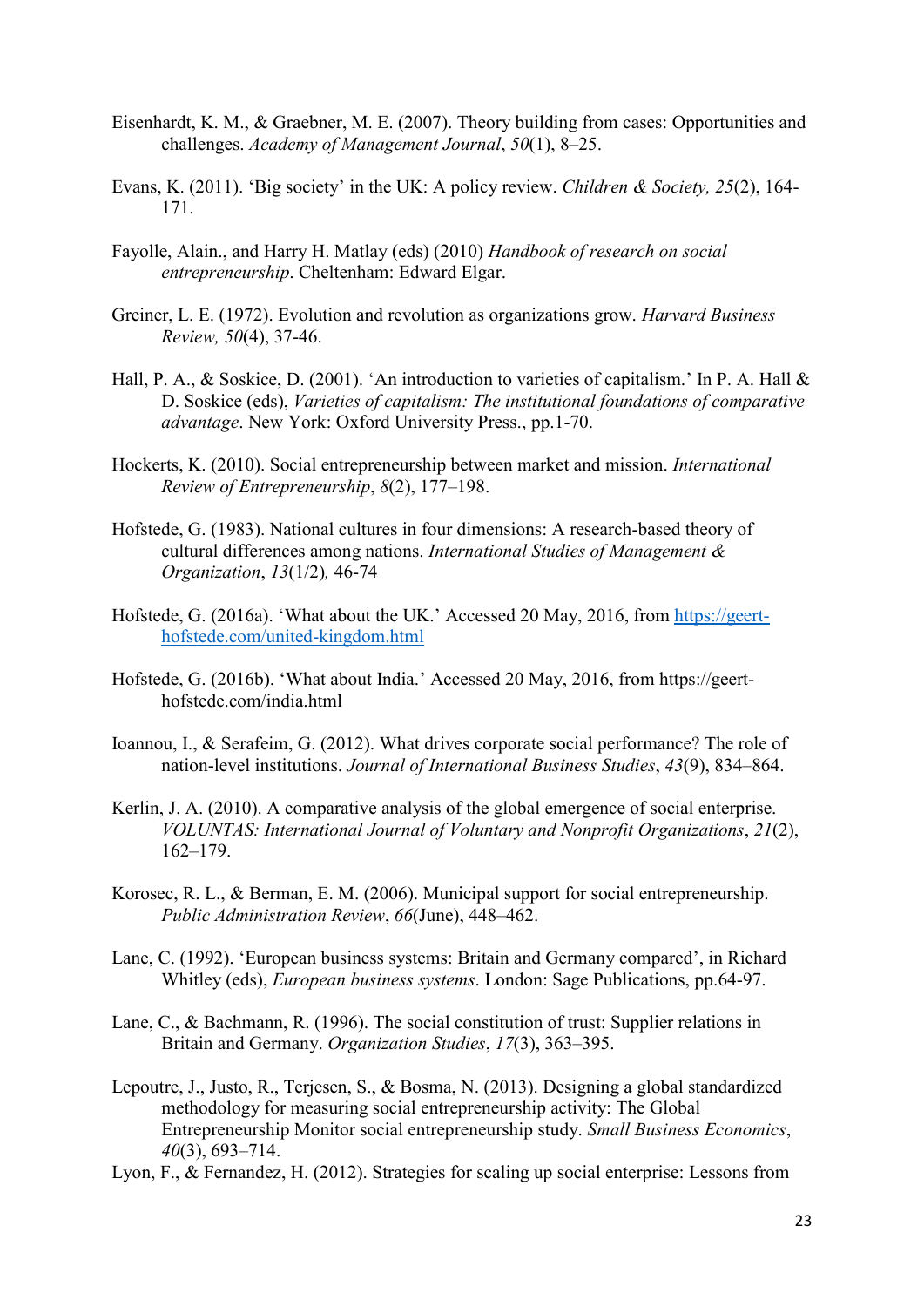early years providers. *Social Enterprise Journal*, *8*(1), 63–77.

- Mair, J., & Martí, I. (2006). Social entrepreneurship research: A source of explanation, prediction, and delight. *Journal of World Business*, *41*(1), 36–44.
- Mair, J., & Marti, I. (2009). Entrepreneurship in and around institutional voids: A case study from Bangladesh. *Journal of Business Venturing*, *24*(5), 419–435.
- Manzar, O. (2015, December 2). 'CSR as a seed fund for social enterprises.', Accessed 3 March 2016, at [http://www.livemint.com/Opinion/Z3OoB5jazWYxv9L5bRL2eM/CSR- as-a-seed](http://www.livemint.com/Opinion/Z3OoB5jazWYxv9L5bRL2eM/CSR-%20%20as-a-seed-fund-for-social-enterprises.html)[fund-for-social-enterprises.html](http://www.livemint.com/Opinion/Z3OoB5jazWYxv9L5bRL2eM/CSR-%20%20as-a-seed-fund-for-social-enterprises.html)
- Martin, Frank., & Martin Thompson (eds) (2010), *Social enterprise: Developing sustainable business* Basingstoke: Palgrave Macmillan.
- Matlay, H. (2008). The impact of entrepreneurship education on entrepreneurial outcomes. *Journal of Small Business and Enterprise Development, 15*(2), 382-396.
- Matten, D., & Moon, J. (2008). "Implicit" and "Explicit" CSR: A conceptual framework for a comparative understanding of Corporate Social Responsibility. *Academy of Management Review*, *33*(2), 404–424.
- Newman, I. (2011). Work as a route out of poverty: A critical evaluation of the UK welfareto-work policy. *Policy Studies 32*(2), 91-108.
- North, D. C. (1990). *Institutions, institutional change and economic performance*. Cambridge University Press.
- Pedersen, P. O., & McCormick, D. (1999). African business systems in a globalising world. *Journal of Modern African Studies*, *37*(1), 109–135.
- Rashid, A. (2014). 'Few care for ban on plastic bags.' Accessed 5 July, 2015, from <http://indianexpress.com/article/cities/pune/few-care-for-ban-on-plastic-bags/>
- Recycle Fife. (2015). *Welcome- we are recycle fife.* Accessed 4 March, 2015, from <http://www.recyclefife.com/>
- Sahasranamam, S., & Ball, C. (eds) (2016), Sustainable procurement in social enterprises: Comparative case studies from India and Scotland, in Lydia Bals and Wendy Tate (eds.), *Implementing triple bottom line sustainability into global supply chains*: Greenleaf Publishing, pp. 219–231.
- Sahasranamam, S., & Sud, M. (2016). Opportunity and necessity entrepreneurship: A comparative study of India and China. *Academy of Entrepreneurship Journal*, *22*(1),  $21 - 40$
- Sahasranamam, S., & Veettil, N. M. K. (2015). Moderating effect of formal institutions on individual social entrepreneurship entry. In *Academy of Management Proceedings*. Academy of Management.

Scottish Government. (2012). *Scottish index of multiple deprivation*, accessed 4 April 2015 at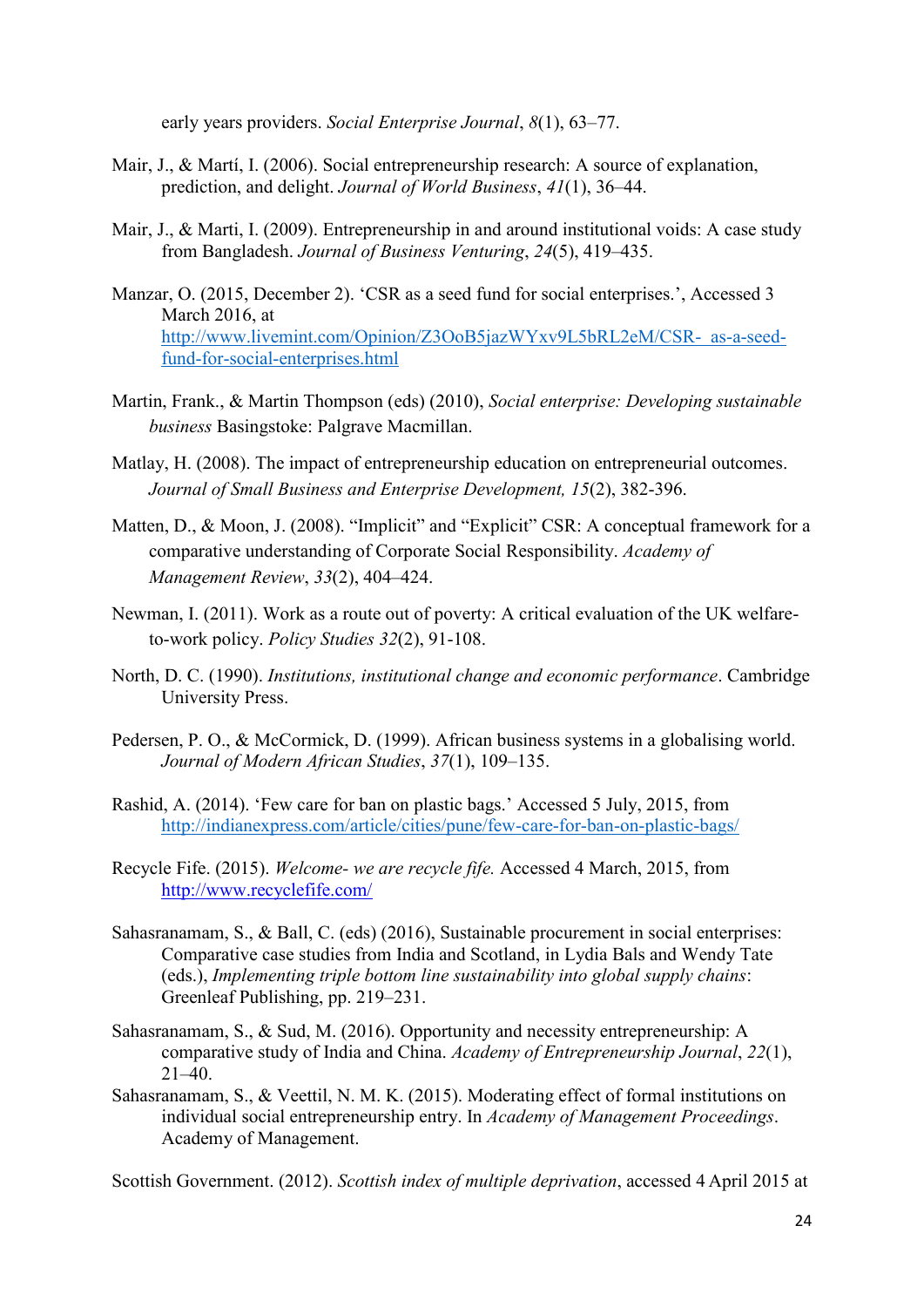http://www.sns.gov.uk/Simd/Simd.aspx

- Seelos, C., & Mair, J. (2005). Social entrepreneurship: Creating new business models to serve *Business Horizons, 48*(3), 241-246.
- Short, J. C., Moss, T. W., & Lumpkin, G. T. (2009). Research in social entrepreneurship: Past contributions and future opportunities. *Strategic Entrepreneurship Journal*, *3*(2), 161– 194.
- Silverman, D. (eds) (2000), *Doing qualitative research: A practice handbook*. London: Sage.
- Stephan, U., Uhlaner, L. M., & Stride, C. (2015). Institutions and social entrepreneurship: The role of institutional voids, institutional support, and institutional configurations. *Journal of International Business Studies*, *46*(3), 308–331.
- Suddaby, R. (2006). What grounded theory is not. *Academy of Management Journal, 49*(4), 633–642).
- The Gazette of India. Amendments to Schedule Vll of the Companies Act, 2013 (18 of 2013) (2014). New Delhi, India: Ministry of Corporate Affairs, Government of India.
- TNN. (2014, September 1). Pune Municipal Corporation ramps up drive against plastic bags. *The Times of India*. Pune.
- Van Iterson, Ad., and Renace Olie (1992), 'European business systems: The Dutch case', in Richard Whitley (eds), *European Business Systems,* London: Sage Publications, pp.98- 116.
- Whitley, R. (1991). The social construction of business systems in East Asia. *Organization Studies*, *12*(1), 1–28.
- Whitley, R. (eds) (1992), *European business systems: Firms and markets in their national context*. London: Sage Publications.
- Whitley, R. (1994). Dominant forms of economic organization in market economies. *Organization Studies*, *15*(2), 153–182.
- Whitley, R. (eds) (1999), *Divergent capitalisms: The social structuring and change of business systems*. Oxford: Oxford University Press.
- Whitley, R. (2003). Competition and pluralism in the public sciences: The impact of institutional frameworks on the organisation of academic science. *Research Policy*, *32*(6), 1015–1029.
- Witt, M. A., & Redding, G. (2013). Asian business systems: Institutional comparison, clusters and implications for varieties of capitalism and business systems theory. *Socio-Economic Review*, *11*(2), 265–300.
- Witt, M. A., Kabbach-Castro, L. R., Amaeshi, K. M., Mahroum, S., Bohle, D., & Saez, L. (2015). The business systems of the world's leading 61 economies: Institutional